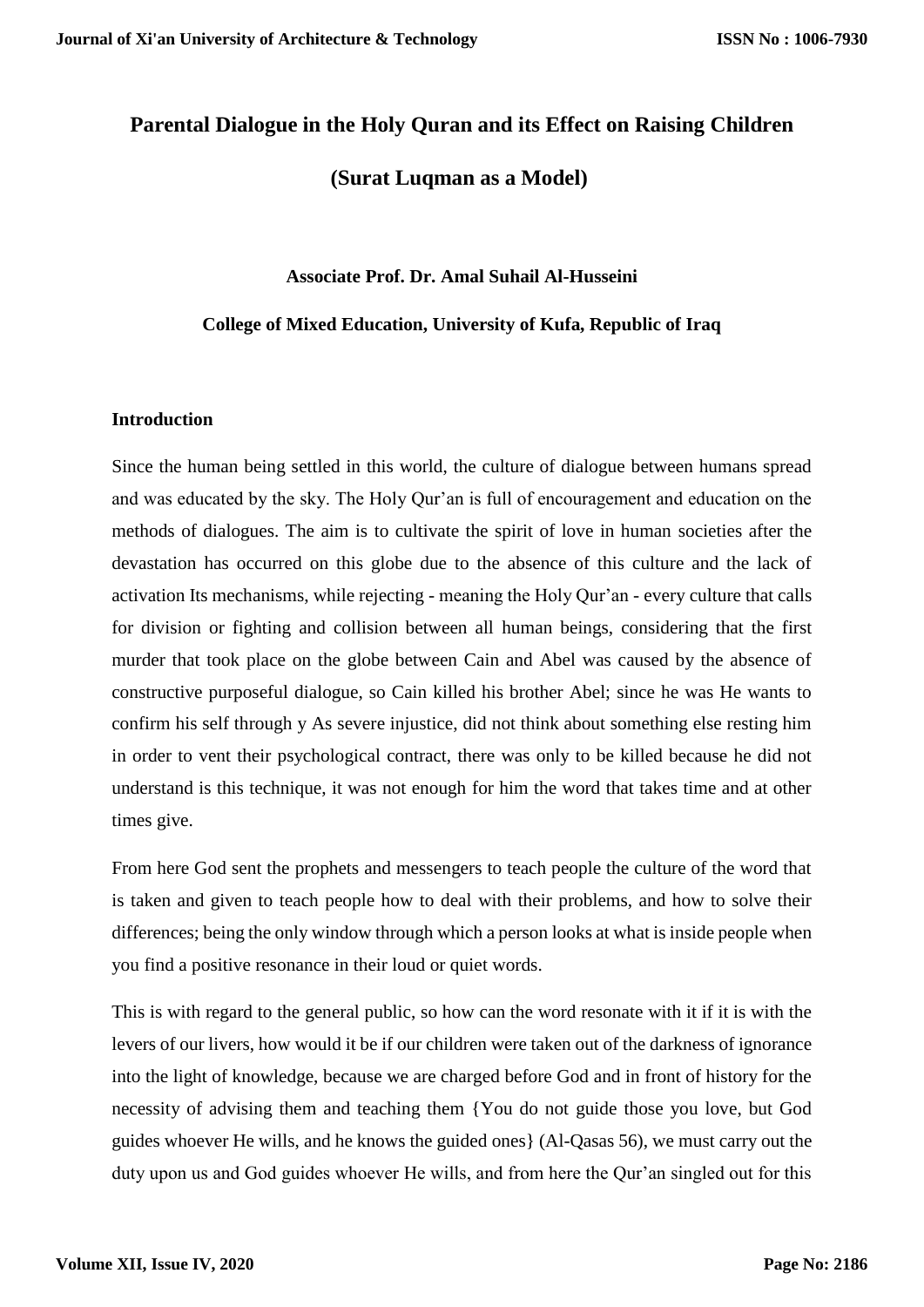aspect of education a special surah that he called in the name of that servant adviser to his son "Lokman", so that we may set an example in education.

## **The first requirement: the culture of dialogue and its importance in the family peace:**

Before entering into a conversation about the culture of dialogue and its importance in establishing a Muslim family, it is necessary for us to know the dialogue's definition of its importance in this study.

Dialogue is a language: from the dialogue (opening the h and the silence of the waw), which is the reversal of the thing to the thing, a hot dialogue with dialogue and dialogue: he came back, said hot after what has passed (1). The terminology: It is a type of conversation between two people or two groups, in which words are exchanged in an equal way, so that one does not account for one without the other. (2).

The dialogue was mentioned in the Noble Qur'an in three places:

- 1- The Almighty said: {He said to his friend while he was talking to him, "I am more than you and I am dearer" (Al-Kahf 34).
- 2- The Almighty said: "His friend said to him while he was talking to him. You disbelieved, He who created you from dust, then from a kind, then he made you a man." (Cave 37).
- 3- And God Almighty said: {God has heard the saying of those who argue with you about her husband and complain to God, and God will hear your dialogue with him, except for God's sake.}

The Quranic dialogue is considered one of the technical methods that help to photograph past events and convey them to the recipient as if he was present there at the time of that Quranic dialogue.

The Quranic dialogue proceeded in two directions:

- 1- The path of violence and cruelty, and this trend was represented by a dialogue between my sons Adam in which the words wrestled with each other, eventually reaching a position appropriate for the event, but unfortunately its end was killing.
- 2- The path of softness, intensity, and good advice. This trend was represented by the dialogue of God Almighty with the prophets and messengers, in addition to the dialogues of the prophets with their people, as well as the dialogue of the believers with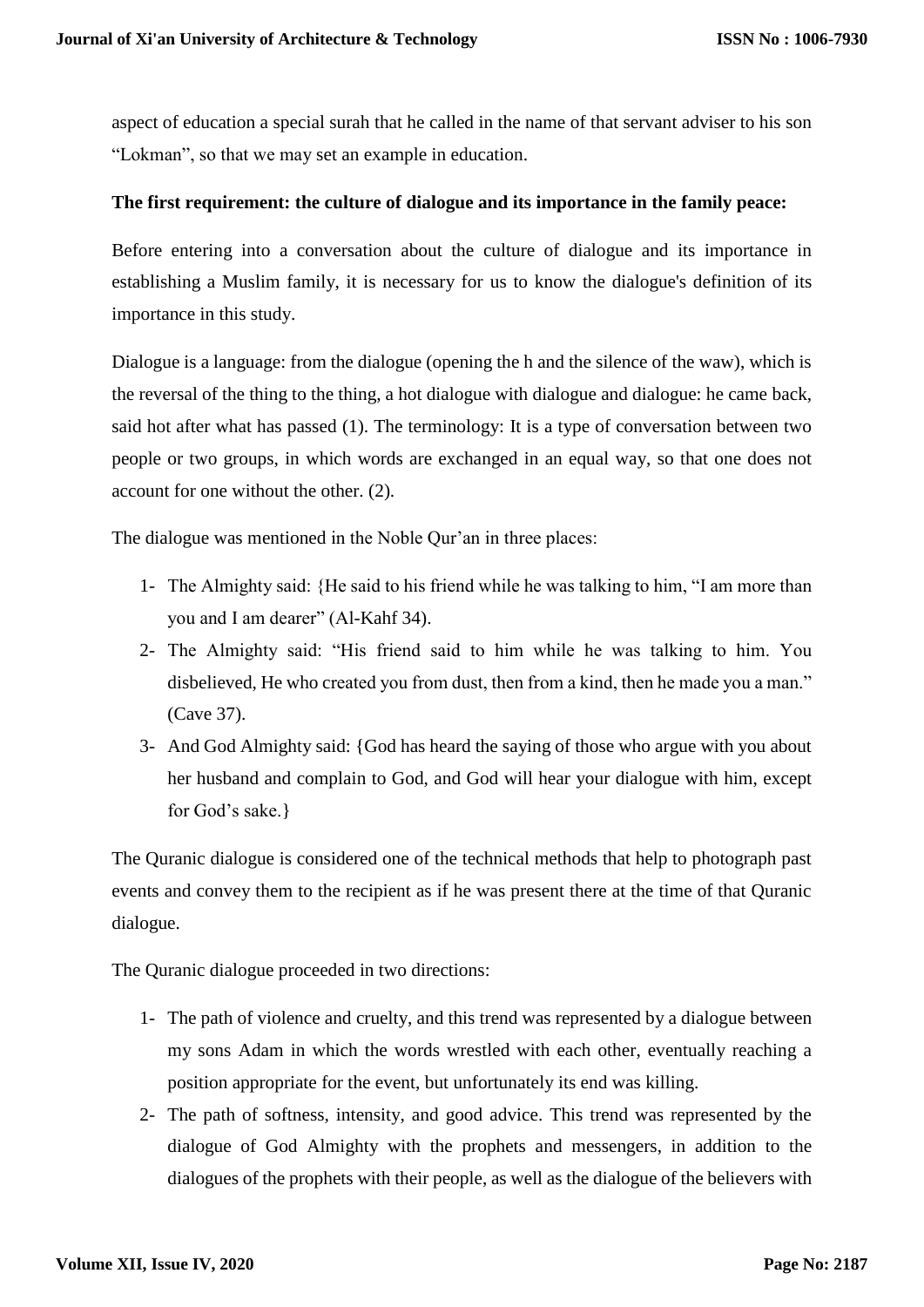the disbelievers. The cream in the dialogue differs from all other dialogue methods, as it is characterized by a special style that humans can not do without whatever rhetoric.

Islam was the most religious affirmation of dialogue, its purpose (to educate people about the facts of existence and to introduce them to its integrative approach and to reach a better civilization, and the greatest miracle brought by the Seal of the Prophets Muhammad was to inform people about the reality of Islamic civilization is speech or evidence of the supernatural use of dialogue (3).

The Noble Qur'an directed him to the necessity of following the best methods when arguing, so he addressed his Messenger saying: {... and argue with them which is better ...} (An-Nahl 125), and this indicates that something is indicative of the prohibition of adopting immoral and irrational methods in proving Our opinions and beliefs are correct.

On this basis, (Islamic culture is considered a culture of dialogue, a culture of coexistence, and the culture of interaction because it took from its peoples its culture and brotherhood in an outcome that was the result of an Islamic civilization characterized by vitality, strength, development, and creativity) (4).

The culture of dialogue should be one of the first doors present to Muslim families for the rest of the maintenance of family peace, because the Islamic message is an educational message in its essence and truth that came to educate the human being on the basis of the divine principles that God Almighty approved for His servants and he was not satisfied with another alternative (5), {And whoever He who seeks non-Islam as a religion will not be accepted from him while he is in the hereafter from the losers. Go to good and command the good and forbid them from evil, and for them to be denied, and for those who are righteous are those who are well-to-do, for the people of whom are righteous, (so) he (is) from (Al Imran 104). They are against each other and have no victory on earth or in the sky) (6), and on this how will the future of our Muslim families be combined if the language of dialogue and the method of enjoining good and forbidding what is evil is certain it will be a prosperous future and we will control the children whose upbringing in this time has become a dilemma of Dilemmas after they refused everything that is old - including the teachings of Islam - and adopted everything new under the pretext of progress and openness to the other; rather, they denied that there was an Islamic approach that deals with human life, despite the recognition by educational philosophers of the West of the educational approaches that humanity has provided to humanity, says philosopher Harvard University Dr. William Ernest Hawking means: (The ruling on Arab culture - it should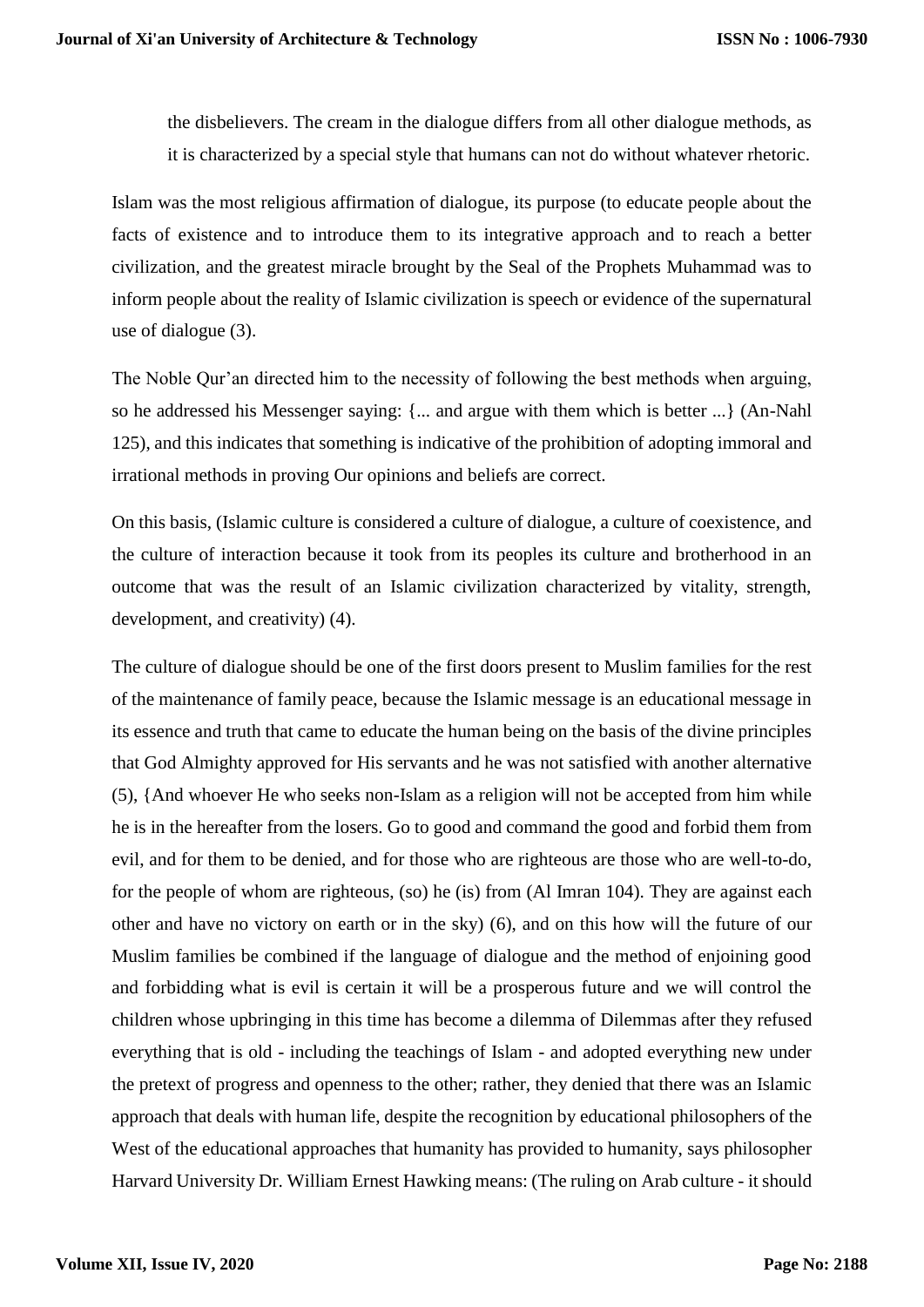not be an improvisation that we build on the appearance of this culture, as this culture was once the only dynamic and radiant culture on the world, so when its children were long under the pressure of colonialism, their culture withstood the two events and did not disappear as it Happened to other cultures) (7).

Yes, parents must reconcile between the culture of dialogue and culture. Enjoining good and forbidding evil in order for the two to meet together in building a clean family according to Islamic specifications. This is exactly what Islam cared about, so he singled out a chapter from the Holy Qur'an wall, the greater part of it was talking about the father's dialogue with his son, and how It is a well-known and forbidden matter, denying the attention of parents to the importance of this sensitive issue, which was absent and unfortunately for many of the parents who forgot or forgot their roles that God imposed on them until yesterday (some families live in a tragic situation due to the loss of education, so we see parents neglecting their roles and responsibilities They are, and some of them have nothing of ability to influence his children and penetrate into their depths (8) at a time when he emphasized the importance of that fatherhood by presenting the dialogue that took place between the father and his son and who was to preserve the dignity of the son even in the event of disobedience or disbelief And to show compassion and mercy on the part of the father when speaking with his son, who is the method of parental advocacy, so he will answer quickly, and this is what you will be exposed to in the third requirement, God willing. The dialogue was mentioned in the Holy Qur'an in abundance, and we can say three quarters of the Qur'an is a dialogue and an argument between God and mankind, or among the prophets and their people, or among some people are with b Z, and this indicates something, it indicates the importance of considering that one of its most important goals (that is, in everything that achieves good on the earth and what makes it achieve the secret and quality of worship to God, and the colonization of the land and the spread of security, peace, tranquility, comfort, happiness, contentment and acquaintance mentioned in the Qur'an, which is what It removes psychological barriers between people, and achieves rapprochement and cooperation between them with regard to having agreed upon it and between them understanding and coexistence as they differed in it (9).

The second requirement: Education and its role in protecting societies from the fall.

Education means in its general sense: (what the three factors of education (inheritance, environmental, and will) bring about in terms of effects on capacity development, and human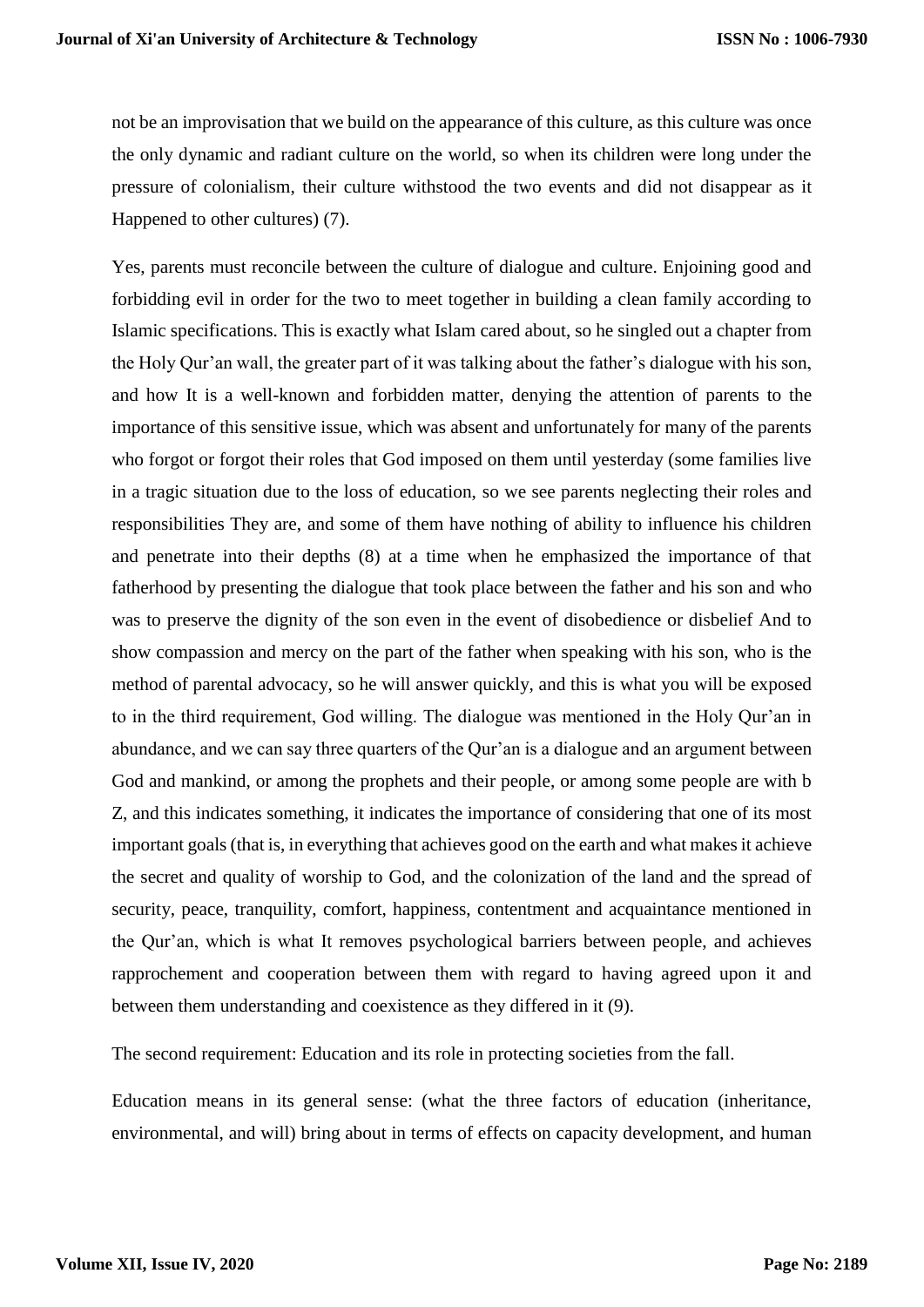preparedness, whether these effects arise from intent or unintentionally), but in its own meaning (it is intended to transfer educational foundations from Generation to generation) (10).

Plato knew it by saying: (Education is the giving of the body and the soul every possible beauty, and every possible perfection) (11).

Today, we live in a terrible moral crisis in all aspects of social life. Today we notice that frightening collapse in the values and ideals of groups. Rather, we live in a total devastation in society's systems and laws.

Islam has taken care of family relations and refined them in all its stages, even in their most accurate cases, and the most difficult problems they face, while it is one of the cornerstones of family education, which has great interest, which is the relationship of parents with children, as it is a natural and innate relationship confirmed by Sharia and custom contrary to The contractual relationship imposed by the rule of law, this care comes from the door that the family is the first nucleus of society if it reconciles the peace of the whole society, and if it spoils the corruption of the whole society, because building human beings is more important than building stone, and he told us that the ancient Chinese did not think about fortifying their countries considering that no one can He climbed up, but after constructive fighting China for three invasions, the enemy when attacking China did not need to climb the fence, but rather was giving the guard standing at the door a bribe, and entering because the Chinese worked to build the fence, and they forgot to build the guard, so there is a saying that says: So You want to destroy a civilization, as there are three ways for that: demolishing the family, demolishing education, overthrowing role models; you must absent the role of the mother and father, and in order to perpetuate education, you have a teacher that does not make it important in society so that his students despise him, and that role models fall upon you by scholars and thinkers. Underestimating them, he questioned them so that he would not hear or approach them D, if the conscious mother and father disappeared, and the loyal teacher disappeared, and role models are lost, who raises the young on values (12), and if these three pegs disappear, the pillars of societies are lost, and this is what is happening today in our Islamic societies. In fact, (education serves the community and contributes to the growth and guarantees this through its capabilities to provide the community with the human wealth, work, and trainer needed for its current and future needs, and then it helps its members to understand and develop its culture while absorbing their social roles that enable them to adapt to its social and economic conditions and conditions (13).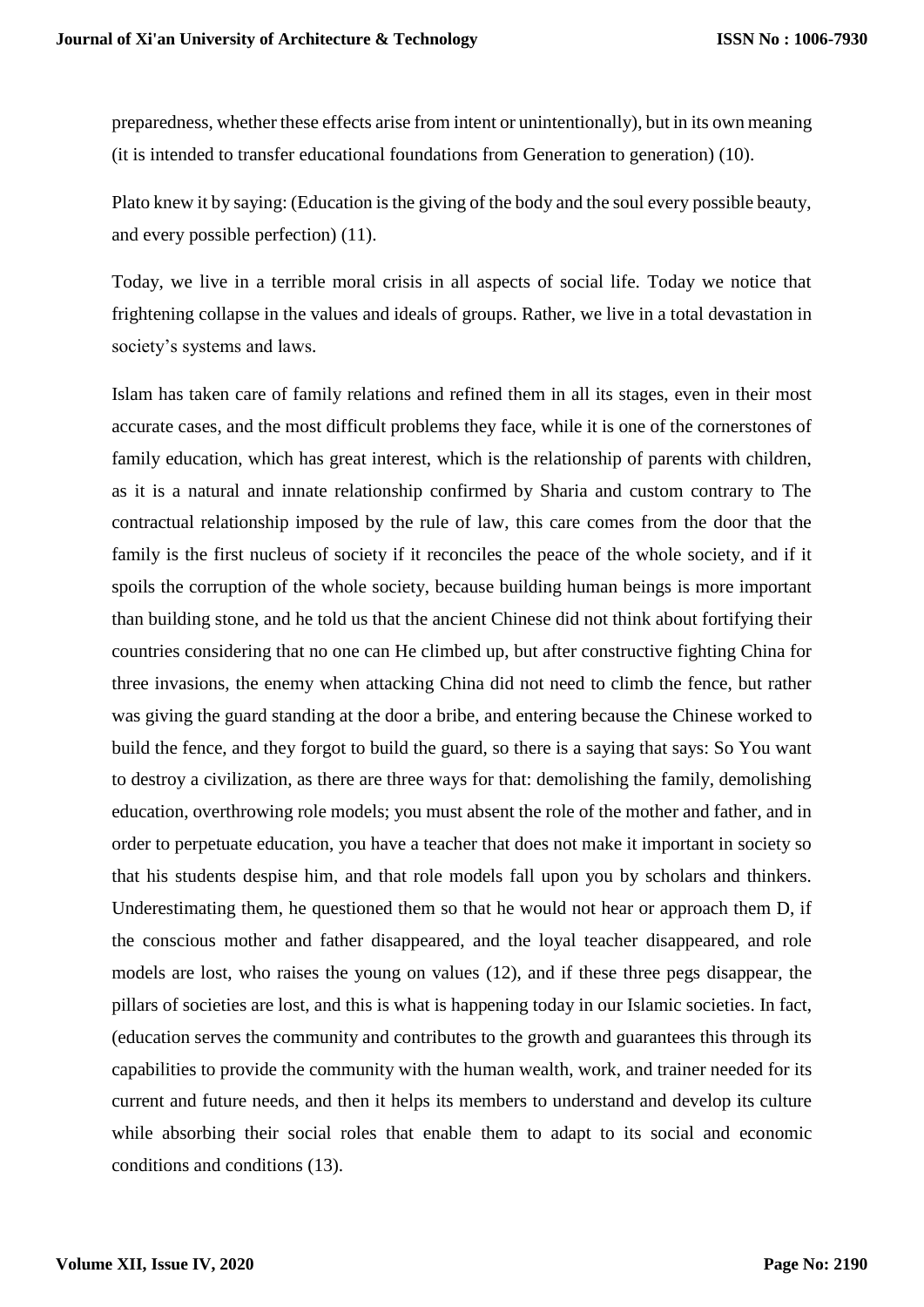All of this occurs at a time when educators recognize that our children are born on instinct, and that any defect that occurs with them is caused by environments, institutions and means of mass communication from broadcasting and televised media channels that contributed to their education and earned them such distinct characteristics, but rather the family responsible in the first and last degree It is the socio-cultural educational environment.

The same time that the nature of the age in which they live and interact with all of its ideological struggles and its multiple challenges is not forgotten, this has an active role in passing all the desired and unwanted cultures, in addition to what globalization has brought about in changing the course of the whole world, especially the Islamic and Arab worlds.

The Holy Qur'an and the fragrant biography of the Messenger of Humanity have praised the families, the necessity to perform their role in education, and the pipe of Luqman except for that, and the biography of the Messenger and the people of the Atra in their dealings, except for the authentication of this, in the sense that the family is the vessel in which interactions and social relations are established between its members Rather, it is the one who casts a shadow on him in the future, because it will affect his ability to form future relationships with other individuals outside the family, with the need to take into account the different methods of education in bringing up children according to the different age stages that they pass through, given that people's lives are stages, and each stage has its advantages And its characteristics thousand Add to that the type of dialogue followed, because the dialogue has its origins, arts and principles, and it has become necessary for parents to take into account that the son or the child's transfer is not naive as some people think, but they are smart, but more intelligent and focused than parents, they are a lot of observation and conclusion, Al-Ghazali says: (And the boy has his trust in his parents and his pure heart is a psychological jewel free of all engravings and images, and he is subject to everything that is engraved and tends to all what he tends to him) (14), and this is evidence of the strong influence of parents on the personality of the child, because it is for him It represents the first experience in his life, as it is higher than any other system in its impact on his life.

Accordingly, Islam and scholars have paid much attention to the issue of raising a child, while today we find in the twenty-first century those who claim that education scholars in Europe in the seventeenth century were the only protectors of children and childhood and the first to be called upon to care for them, and what came in the Holy Qur'an from multiple educational Qur'anic dialogues such as The dialogue of the Prophet of God Abraham with his son Ismail,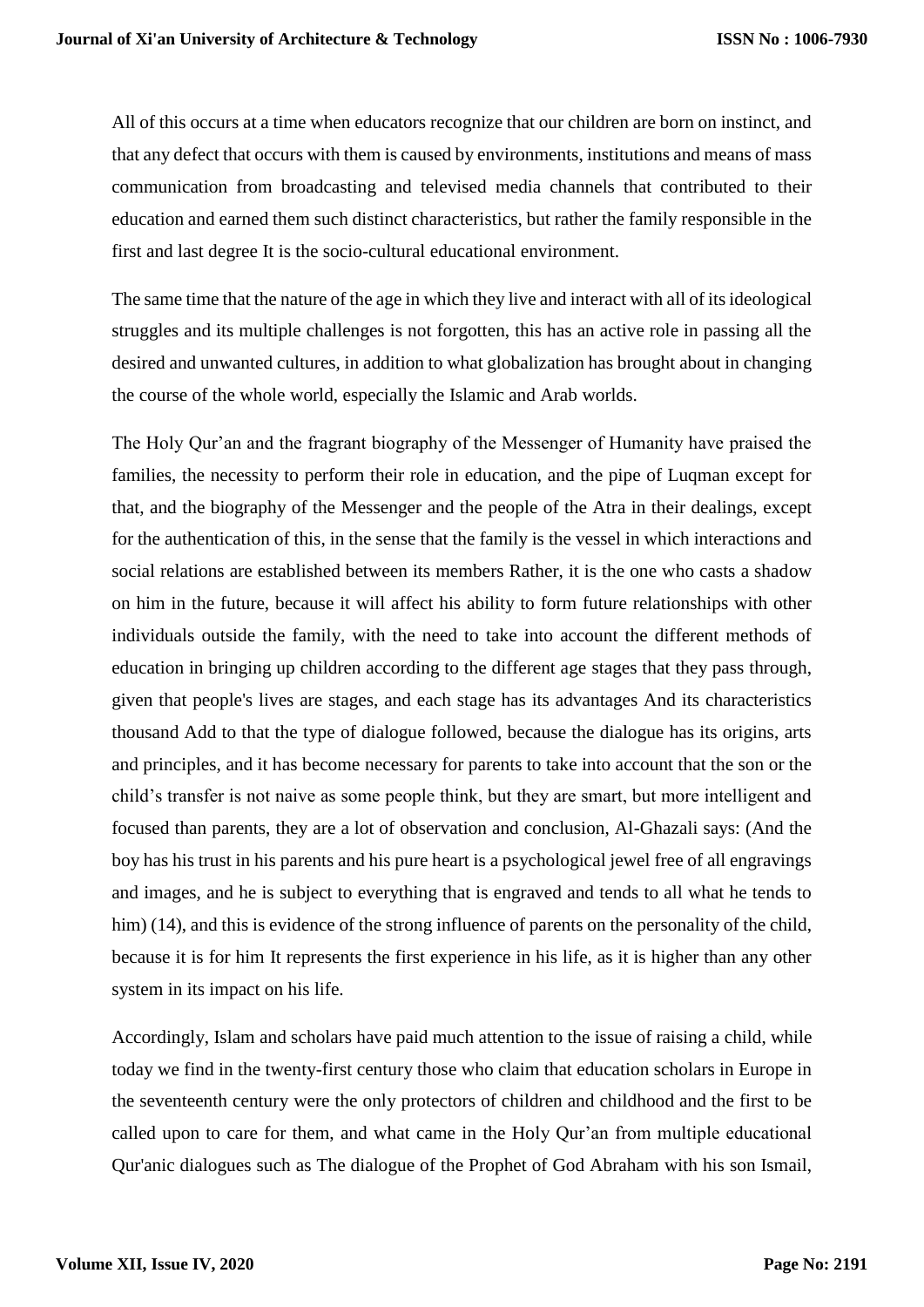the dialogue of the Prophet of God Noah with his son Canaan, the dialogue of the Prophet of God Jacob with his young son Joseph, and the dialogue of Luqman al-Hakim with his son Nathan, which is compelling evidence of the primacy of Islam And Muslims in the field of education; and the educator when he turns to the book of God will find in it sophisticated methods It has wonderful pictures in the field of education, as it charts an integrated educational model to guide young people in light of all contemporary challenges, these challenges that may lead to the failure of parents in raising their children in a time when social media has reached an extent that you feel that you are in every day, but in Every hour, it faces a host of opinions and ideas that may distort the new generation from the aims of Islamic education.

## **The third requirement: He stood with Luqman and his son in his blessed surah:**

1- He stood with Surat Luqman: It is a surah Meccan number of its verses (34) verses, including three civil verses (27-28-28), as stated by Ibn Abbas (15).

It was said in the reason for its descent: that it was revealed after I asked the Quraysh of the Prophet about the story of Lukman with his son, and about the righteousness of his parents (16).

It was named by this name because it included the story of Luqman, who is famous for wisdom, and the true knowledge of God Almighty, his vilification of polytheism, and enjoining good and forbidding what is evil.

As for Luqman al-Hakim, it is: Luqman bin Ba`wara bin Nahur bin Tarikh, from the children of Azar Abu Ibrahim, and the nephew of Ayoub, or his cousin, who lived until the prophet of God, David, realized and took knowledge and wisdom about him, and it was said that he was a judge in Children of Israel, and many agreed that he was wise and was not a prophet, and many differed as to whether he was free or a slave, and whether he was a carpenter or an upholsterer, and Al-Suyuti's promise was among those who differed in their prophethood (17).

The authority of Suleiman bin Dawood al-Manqari on the authority of Hammad, he said: I asked Abu Abdullah about Luqman and his wisdom mentioned by God Almighty. In God a silent, deep-sighted, long-sighted knife expressing through the lessons never blessed during the day and no one has seen him on urine nor feces nor washing himself for the intensity of his concealment and the depth of his vision and his reservation in his matter, and he never laughed at my age for fear of guilt, never angered and never joked with a person she did not rejoice at anything if he came from the world's affairs, and there was no grief at her about anything.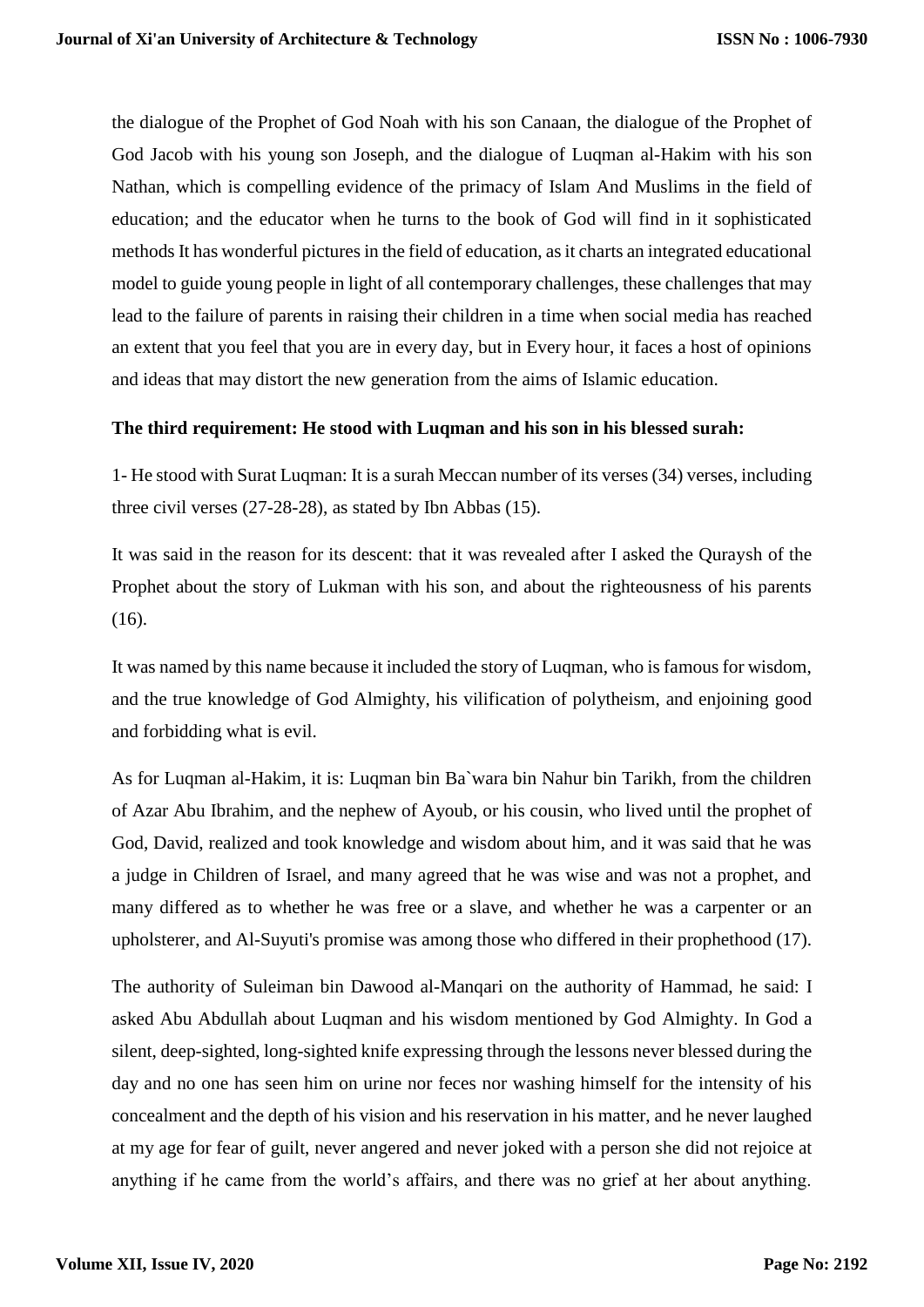Many of them have exaggerated most of them, so no one cried the death of any of them, and two men did not go through two quarrels or kill, but the most correct between them and he did not go away from them until they were loved and the sultans) (18). The hadith is very long and we have confined ourselves to this passage. The grace of God, the Algerian, in his stories conveyed a lot of the judgment that Luqman said and reported on the imams of the guidance (peace be upon them) (19), and most accounts confirm that Luqman al-Hakim was a thick lips. The broad-footed, slit-legged man, with the short-bones (lips bone), was said to be a slave Black with a lip color (20).

## **2- In the hands of the surah:**

If we look at the chapeau and its conclusion, and the general context of its verses, we find that it calls for monotheism, certainty with repetition, and the introduction of the faculties of the laws of religion (21).

What matters to us from the surah are the verses (12 to 19) which are the subject of our study and which speak (on one side of the important sermons of this deified man - Lokman al-Hakim - in the chapter on monotheism and his polytheism, and important moral issues were reflected in Lukman's sermons for his son, these ten sermons Which was mentioned within the Sunnah of Ayat, has illustrated in a wonderful way doctrinal issues; in addition to the origins of religious duties and moral investigations) (22).

1. The Almighty said: We gave Luqman wisdom to thank God and thanks for him thanks for himself and Kafr God goes Hamid} (Luqman 12) what wonder the wisdom that talked about the Koran, he said {we gave Luqman wisdom}.

## **Wisdom in Language: Inflicting the Right to Science and Reason (23).**

Wisdom is a convention: knowledge of divine matters, human affairs, and duties (24).

And the meaning of the wisdom that God Almighty spoke about and attributed to Luqman as defined by Tabatabaei, who says: (The wisdom regarding the resources that are used to use it is the useful scientific knowledge, and it is the medium of moderation between ignorance and jarzaba) (25).

And this wisdom that God Almighty has attributed to Al-Luqman other than the wisdom that is God Almighty, and to that is what Al-Isfahani indicated by saying: (The wisdom from God Almighty is to know things and find them on the purpose of judgments, and from man: knowing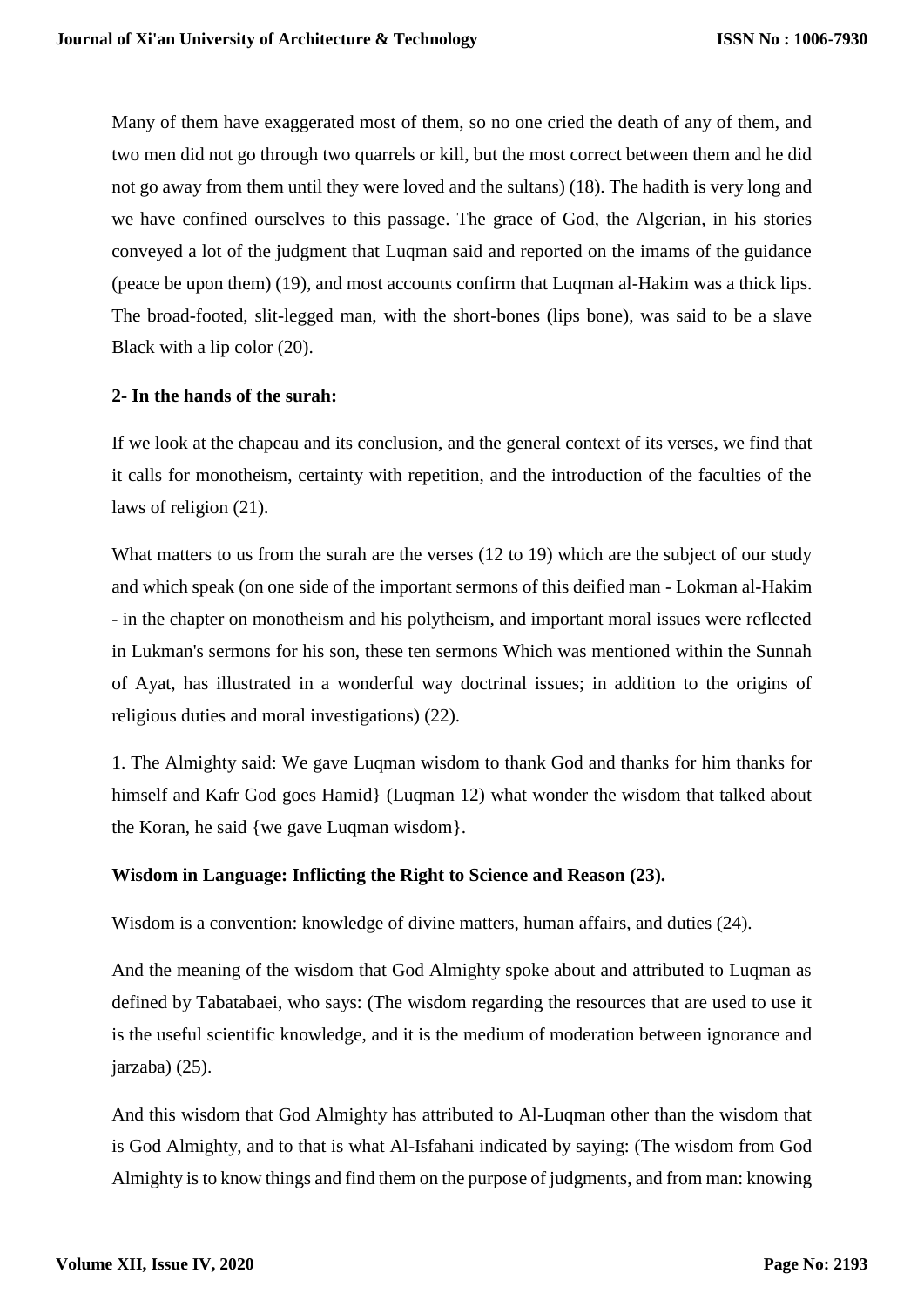the foundations and doing good things and this is what Luqman described by saying: {And we have come For the wisdom of wisdom  $(26)$ .

Imam Al-Kazim when Hisham Ibn Al-Hakam asked him about the interpretation of verse (12) of Surat Luqman or about the meaning of wisdom that God Almighty gave to Luqman said: (The wisdom is understanding and reason) (27), while Imam al-Sadiq When he was asked about the interpretation of this verse, he said: (Bring knowledge before his time) (28) and there is no contradiction between the two hadiths, because wisdom accommodates all meanings, and by this he (endowed and strived to thank God, for he knew the purpose behind these divine blessings, and how to use them and benefit from them, He placed it with precision and complete rightness in its proper place. (29)

And the Noble Qur'an mentioned that between Luqman's position and wisdom, and how he was a grateful servant, he moved directly to his directions in which he said and taught him to his son, as if he tells us: He who bites people, their knowledge and their manners is not an ordinary person but rather must work according to his own specifications, and start with the most important then the important thing is, therefore, we see it, and as a result of the high wisdom that the Holy Qur'an praised has begun the most important issue for the lives of all human beings, which is the issue of monotheism, so he said to him: "O children, do not involve God with great oppression" (Luqman 13), because they understand with his unbreakable idea (against every movement) Divine orientation stems from polytheism, from the worship of the world and manna Pour, fancy and the likes of it, which is considered a branch of polytheism, and the basis of all correct and constructive movements is monotheism (30), and any injustice greater than this injustice if a person denies his creator and comes to assets that have no value in his rank and degree, and it is remarkable for this verse and the verse before it {... to thank God and whoever grows, but grows for himself} (Lukman from 12). The clauses of wisdom, then referred to (non-polytheism) as a second item, and kindness is not hidden as (thanksgiving and polytheism) meet in a substance whose letters consist of (CHKR), but they differ very in the meaning as the first comes at the top of virtues, while the second falls At the bottom of vices (31).

Who draws attention to his son's advice not to polytheism that he (did not enter with him in a long philosophical debate to prove monotheism to God Almighty, but rather that he adopted the sentimental, moral, and innate sense to acknowledge the principle of monotheism, with a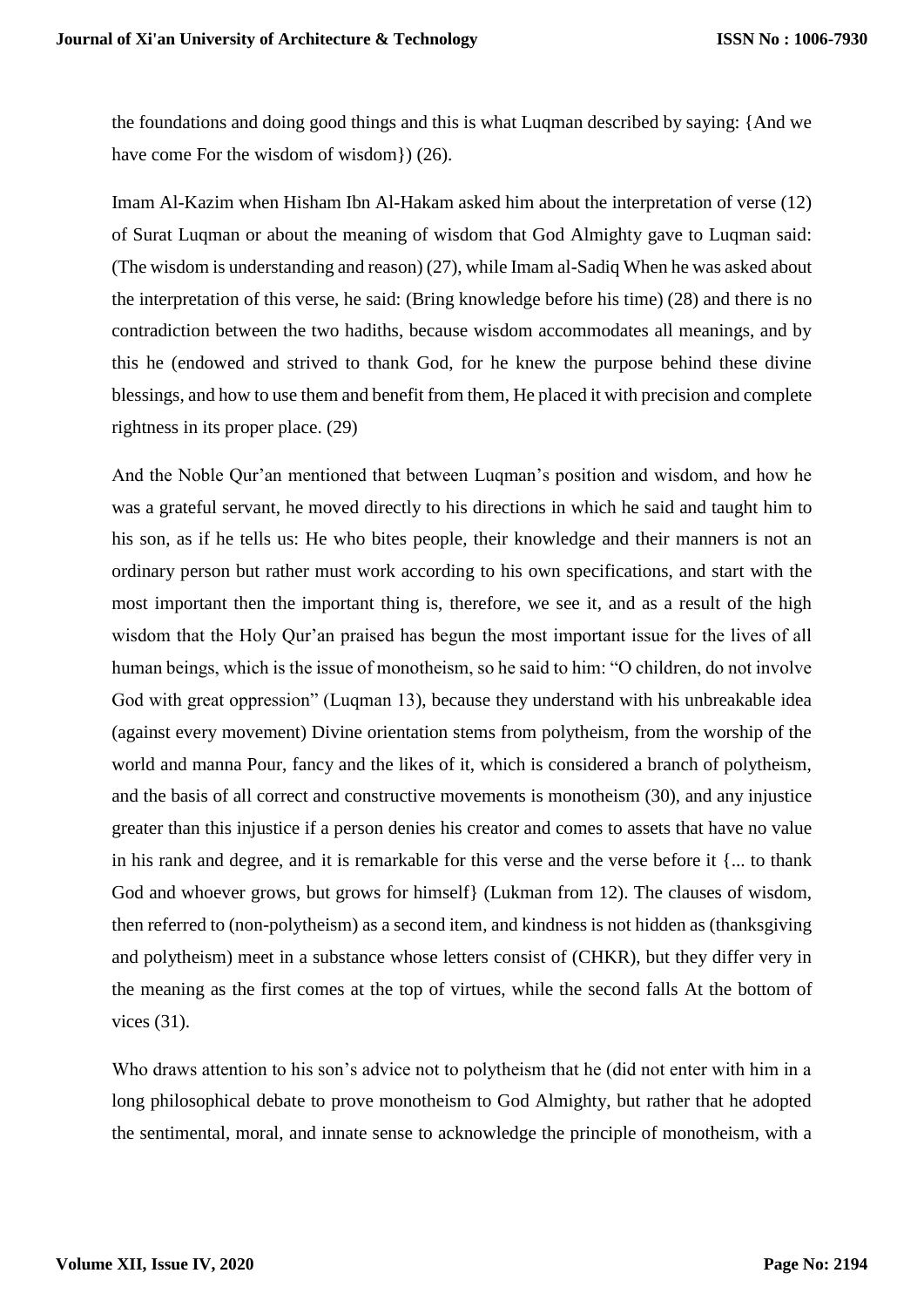sense of instinct and to abide by his supplies with both the sentimental sense and the moral sense) (32).

In this way Luqman has used with his son in order to teach him a wonderful educational curriculum whose purpose is to be us when we are at the site of education, we must take advantage of approaches that are close to understanding at the level of reason, and love at the level of the soul, and not to differentiate in philosophical details that may be A reason to keep people away from us.

The one who draws attention to the verses of preaching and guidance that Luqman taught to his son, we find that he used the preaching dialogue wrapped in strong emotion and affection, so Luqman the calm, who preaches his son with all kindness and softness, says to him before every sermon (O my son) and (oh) this: (a call instrument when The speaker asks the addressee to accept it ... and the distant may download the position of the relative, calling the hamza, and any indication that he is very evocative in the mind of the speaker, who has become like the present with him, not absent from the heart, as if it is tilted in front of the eye, and it may be used for rhetorical purpose as a sign of the great destiny of the caller and his high standing with the speaker (33).

In addition to his use of the miniaturization formula, O (son), he did not say to him: My son, because (my son minimizes compassion and his love does not minimize contempt) (34), which is the same method that was used by the Prophet of God Noah  $(\square)$  with his son Kanaan al-Aqq when he called him saying: { ... My children, ride with us, and do not be with the disbelievers ...} (Hud 42) And his call was for (O my son) (miniaturizing in terms of compassion and compassion) (35), for the two are compassionate and have compassion and compassion and love for Arabic He conveyed to us in Arabic, while Noah  $(\square)$  and Luqman did not speak Arabic, but the Holy Qur'an conveyed to us Arabic words in his own way indicating great compassion and compassion. Their two sons did not have a strange way to preserve the meaning of the original text, which was not in Arabic.

Abd al-Rahman Muhammad Abd al-Muhsin al-Ansari says: (It is possible to define the features and origins of Islamic education extracted from the commandments of Luqman for his son, as his commandments are a complete constitution in the foundations of Islamic education, so its saying is a father and a good teacher, may God give him wisdom, in addition to that it stems from his mask and sincerity, based on experience And knowledge, and it aims first and foremost that the children achieve complete servitude to God Almighty alone in their individual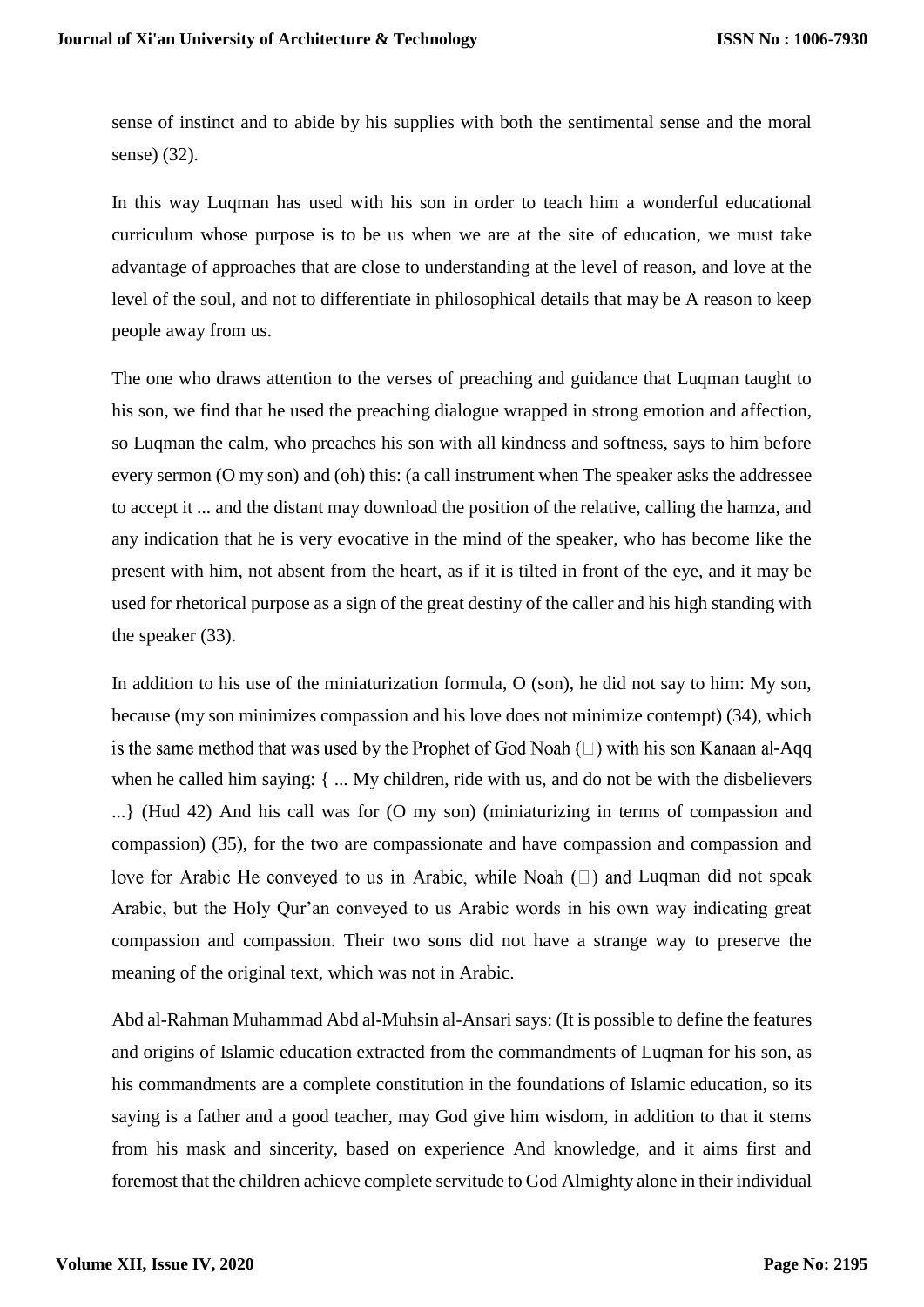and social lives and this is the goal of Islamic education as it is the goal of God's creation for man in this world, the Almighty said: {And I did not create jinn and mankind except to worship them} (Adh Dhariyat 56) ( 36).

Luqman, as the Qur'an spoke of him, was wise, and God gave him wisdom and separated the speech, then made him grateful for his grace. ).

2. verse: {and Usina human parents his mother and here on the weakness and weaning in two years to thank me and your parents to self-determination (14) and that they strive to involve me what you do not aware of there is no final destination in the world known and follow the way of delegated to me and then to I am referring to you, so I will tell you what you are doing} (Luqman 14-14):

(Here is a real objection between the words quoted from Luqman and not from the words of Luqman, but I expel them here to indicate the necessity of thanks to the parents as the obligation to thank God Almighty) (38), and this move I want from her to define the approach required from the boy in his dealings with his parents, as if the Lord Almighty wanted to He thanks Luqman for his call to his son to the necessity of monotheism, by thanking his endeavor that he imposed on the boy the obligation to obey the fathers if they took the initiative to invite their children to the necessity to follow the method of monotheism for this method, for which God created mankind: After that, God Almighty mentioned (what the mother suffered and suffered One of the hardships and troubles in the campaign and his separation of this prolonged period is positive for recommending the mother in particular and a reminder of her great right alone (39) on the authority of Abi Abdullah Al-Sadiq: (Whoever shortens his hand for reward, his tongue will be thanked for long) (40), and he said: ( He who is known to him will be rewarded with him, so if he is unable, then he will be praised, and if he does not, then he will disbelieve the grace) (41), and despite this great commandment with parents, he is finally exalted to the attention of the children to something important, which is (the commandment of kindness to the parents may create suspicion and delusion For some, when he thinks that their orbits must be followed and followed even in matters of belief, disbelief and faith, he said: {And if He guided you to share with me what you have no knowledge of, so do not obey them ...} (Lukman 15), meaning that the relationship of a person with his mother and father should not be preceded by his relationship with God at all) (42).

3- The Almighty said: {O builds, if you are weighed by a grain of mustard, then it will be in a rock or in the heavens or in the land: for God will come to him.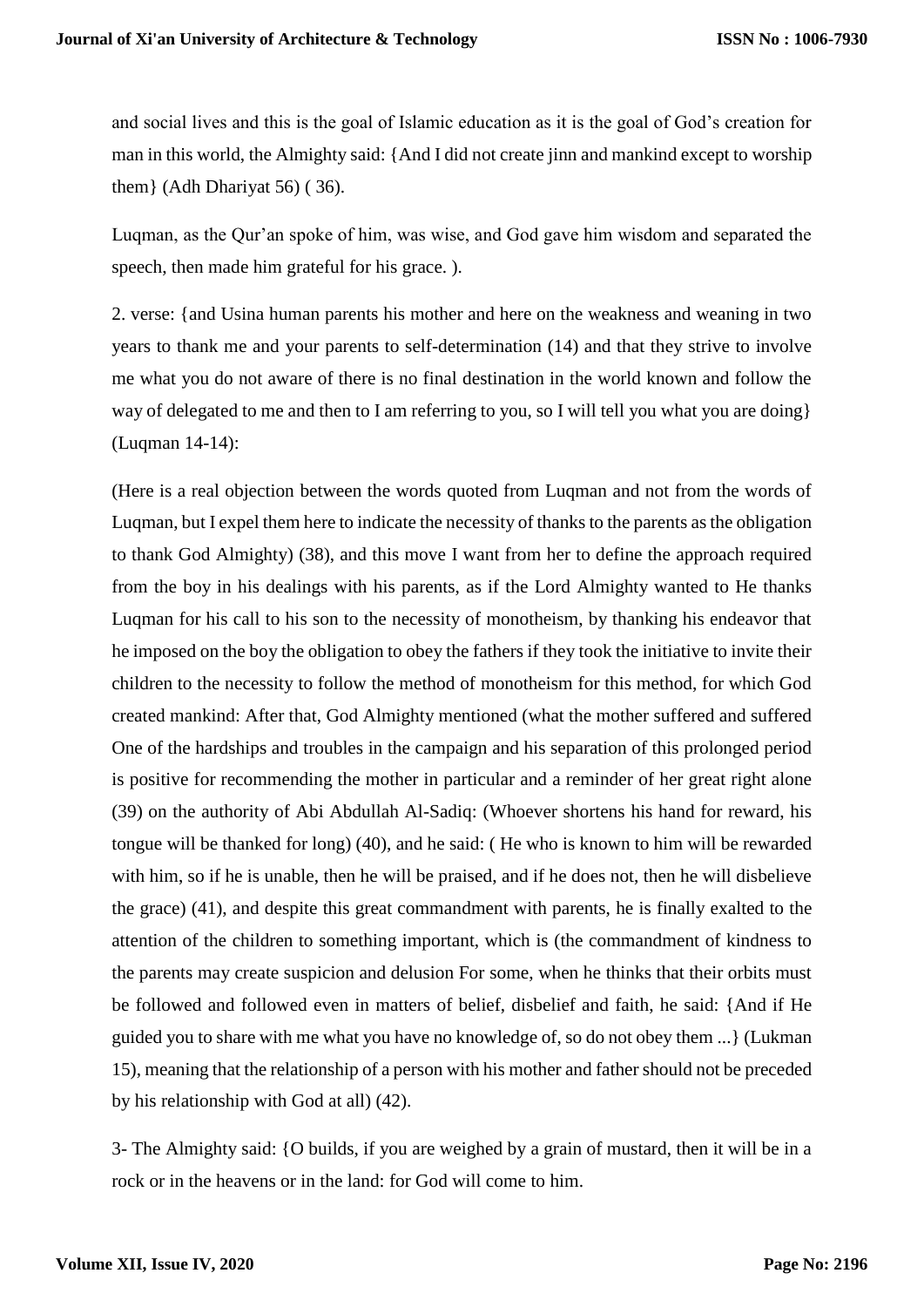In this verse, the Lord returned to Luqman's commandment to his son, as if he wanted to say: (The previous chapter of his transmitted words was due to monotheism and denial of polytheism, and there is no second chapter in this verse in the Ma'ad and in it the calculation of deeds and meaning, O my son, if the trait that you worked is of good or less evil Things are the most accurate, like the weight of a grain of mustard, so that the small trait is stable in a rock or anywhere in the heavens and the earth. His conversation with his son has three characteristics of God Almighty:

## **1- Divine Power 2- Divine Kindness 3- Comprehensive and Complete Divine Science**

One of the educational benefits of knowing these three characteristics was to stop sin and sins, even to the one who denotes them (44), on the authority of Abu Basir that he heard the father of Ja`far al-Baqir he says: Fear the contempt from sins, for it has a student who says one of you: I sin and ask forgiveness that God Almighty says : {... and write what made monuments and everything Ohsenah in the Imam shown} (Yasin 12) said the Almighty: {O my son it is the weight of a grain of mustard Vtkn in a rock or in the heavens or in the earth to come by God that God gentle expert} ( 45).

From this we understand that today we need educationally in pushing people towards sensing responsibility to another incentive, which is (intimidation) that Luqman al-Hakim added in this verse -16 from Surat Luqman - which is narrated by his tongue and who is satisfied with God.

4 says: {O children keep up prayer and enjoining what is good and he is evil, and endure what has befallen that this determination of things (17) nor Tassar thy people do not walk in the earth fun that God does not love the boastful proud} (for Qman17- 18):

Here Lukman al-Hakim moves in his sermons with his son - after he showed him the consequences of lack of servitude and monotheism to God - to talk about two important issues except: the establishment of prayer and the command of good and forbidding what is evil, and these two issues fall under the title (religious reform and social responsibility), so prayer is the pillar of religion The Messenger of God said about it: "Prayer is the pillar of religion, if it accepts it before anything else, and if it refuses to respond to anything else" (46), so the Almighty said: {... The prayer was upon the believers as a timed book. It is among the women 103) The acts of worship that God commanded all the laws that were revealed to the children of Adam, but their images differed according to Sh P embarking.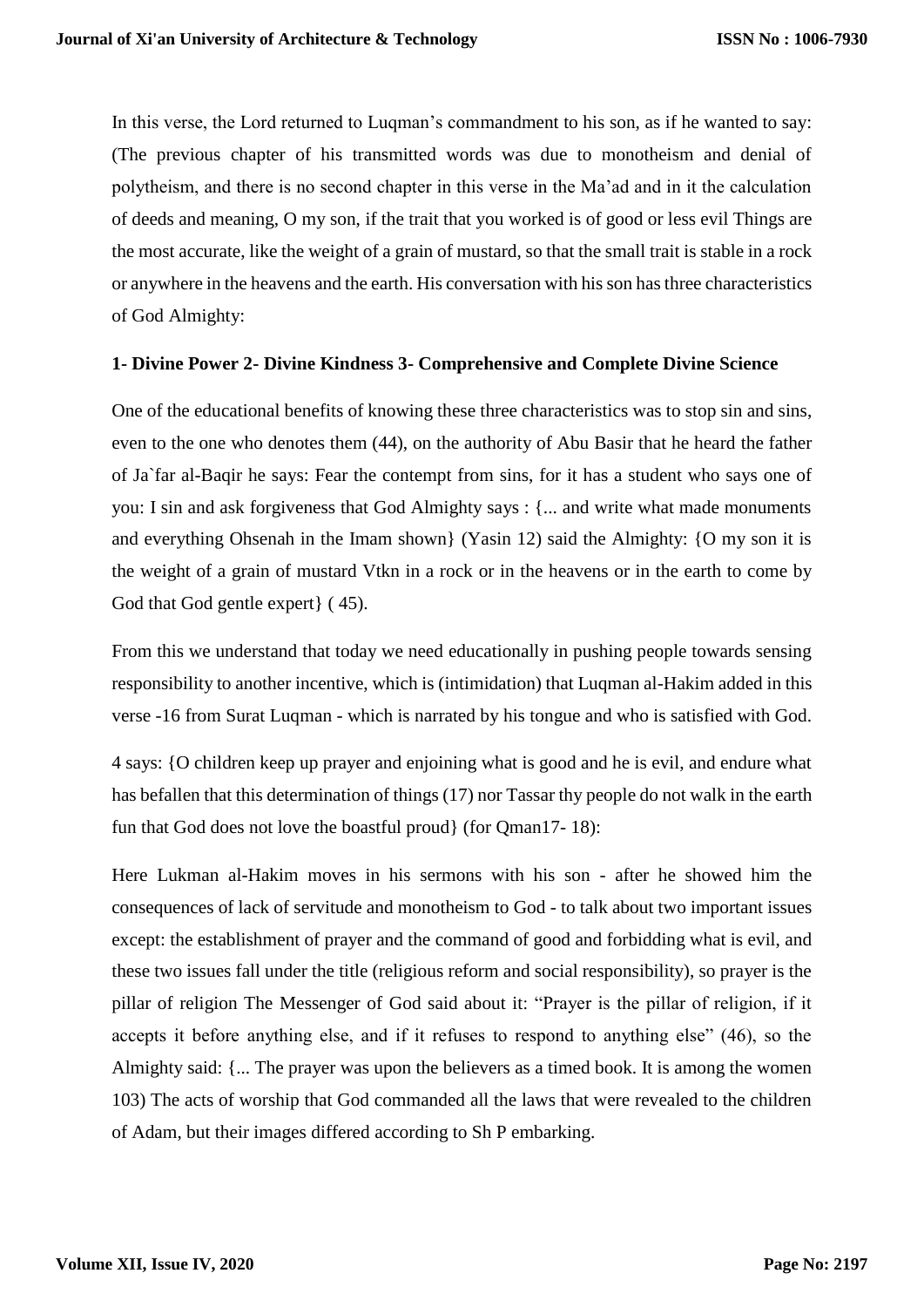Accordingly, it was from the wisdom of Luqman, whom God had given him wisdom to be among those who performed the prayer, but rather commanded his son to establish it.

After that, he moved to another important issue that is no less important than the question of prayer, which is (enjoining good and forbidding what is wrong) because he knew the science of certainty - with high wisdom - that this issue guarantees the nation's intellectual and behavioral integrity of individuals and groups, so the nation's goodness is good for its members and its families and this procedure - That is, enjoining what is good and forbidding what is wrong - it is intended to rid the monotheistic reality - that is, a unified society - from deviations and sins, whether actual or anecdotal, or even emotional, and this is what we need today. That seeks th Islam's necrosis and its elimination because they know that it is he who will eliminate them, after the emergence of the savior of the earth from awfulness and the expected forward deviation (pbuh) who will fill the earth with a premium and fairness, as filled with injustice and unfairness when the Almighty says to us: {... you were the best of a nation that was brought forth to people It is well known and do not forbid what is wrong (Al-Imran 110).

Then after that, he moves until he orders him to be patient {and be patient with what happened to you} and here his saying comes in the sense of obligatory and obligatory, and we have learned that it is about obligatory and obligatory through the many verses indicated by it that are recommended by him and proven wages of those who are patient: the Almighty saying: {... And be patient: Allah is with those who are patient.} (Al-Anfal 46) and his saying: {... And let us recompense those who have been patient with their reward in the best of what they do, but we do not do that. "6 Integration in a person who must have a firm determination The will of His crucifixion is in front of all adversity and obstacles, so the Almighty said: {Do people think that they will be left to say safe and they will not be fascinated} (Al-Ankaboot 2), this is in addition to its mental and psychological implications that came from the imams of the family of them: (Patience is one of faith in the position of the head from the body, so if the head is gone, the body is gone, and likewise if patience is gone, faith is gone) (47), and since the Luqman approach is an educational approach, so we see that it is not enough to indoctrinate only, but rather intercedes for it With the philosophy of orders and prohibitions, being closer to persuasion, to give us a lesson in the art of conscious education, and he said to him {So that} Of the determination of things he was not satisfied with patience by His command, but added to that stress the nature of the patience that within him the virtues Rate a determination that {things}.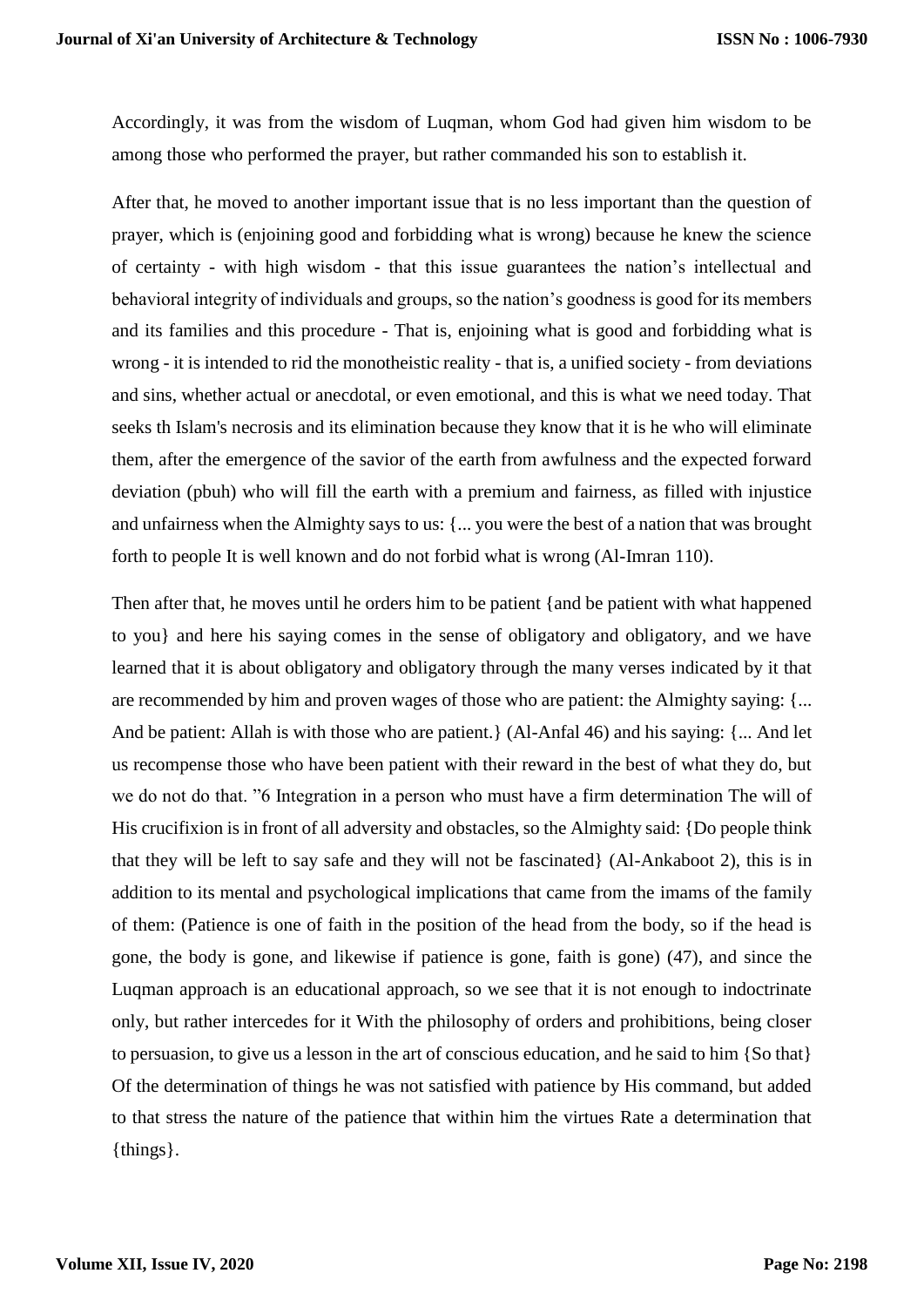5- The Almighty saying: {And do not make your cheeks light for people, nor walk in the earth with joy, for God does not love all the foolish people proud) (Luqman 18):

Here Luqman affirms an Islamic principle that: It is foolish to ignore the fate of people, and to know only the fate of our souls, because of the disadvantages to a united society; so we see him preaching to avoid arrogance and the necessity of not being proud of this situation that raises the human being to sense the height and height of Others, and his humble order is the attribute that is commendable to everyone and required of all, especially those who assumed major responsibilities or a location that makes him decision-makers, fearing for the rest of the community that there will be between them and among these dams and borders that turn between them and their problems that you suffer from and do not forget here a will Commander of the Faithful working on the fate of Malik A. He did not buy, when he recommended him to leave the arrogance to the worshipers of God, especially the poor among them, and he said from among those whom he commanded: (Do not heal you from them as a disease, for you do not appreciate the insignificant waste of your rulings of the many important things. The Children of Israel wrote, God Almighty said: (The great arrogance is my dress, and the greatness is Azari, so whoever dispossesses me of it, I will suppress it in the fire of hell on its forebears) (49). He was free and asked him to authorize him to breathe and breathe and burn hell) (50), Imam Khomeini advises the proud, saying: (Brother, as long as you are in the prime of your life, The flower of your youth, the pinnacle of your strength, and the freedom of your will, hurried to reform yourself, and do not pay attention to this preciousness and standing, and set foot on these considerations with your feet that you are a human being, so keep yourself away from the characteristics of Satan, so the devil may take great care in this capacity because it is one of his attributes, and it is what led to his expulsion From the presence of God) (51).

After that, his son preaches by saying: {God does not love every foolish pride} if he shows to his son the wisdom for which he must move away from lostness, fraud and pride, because he is away from God Almighty and thus away from true happiness, because God Almighty is the source of all good and love .

6 - The Almighty saying: {I mean in your walk and loosen your voice, I deny the voices because of the donkey's voice} (Luqman 19).

Luqman continues his sermon to his son, but here he denotes two important literature, namely, (dignity in walking and lowering the voice), Al-Razi Al-Razi says: (Luqman guides his son to pay in the human descriptions and descriptions that are for the king who is higher than him,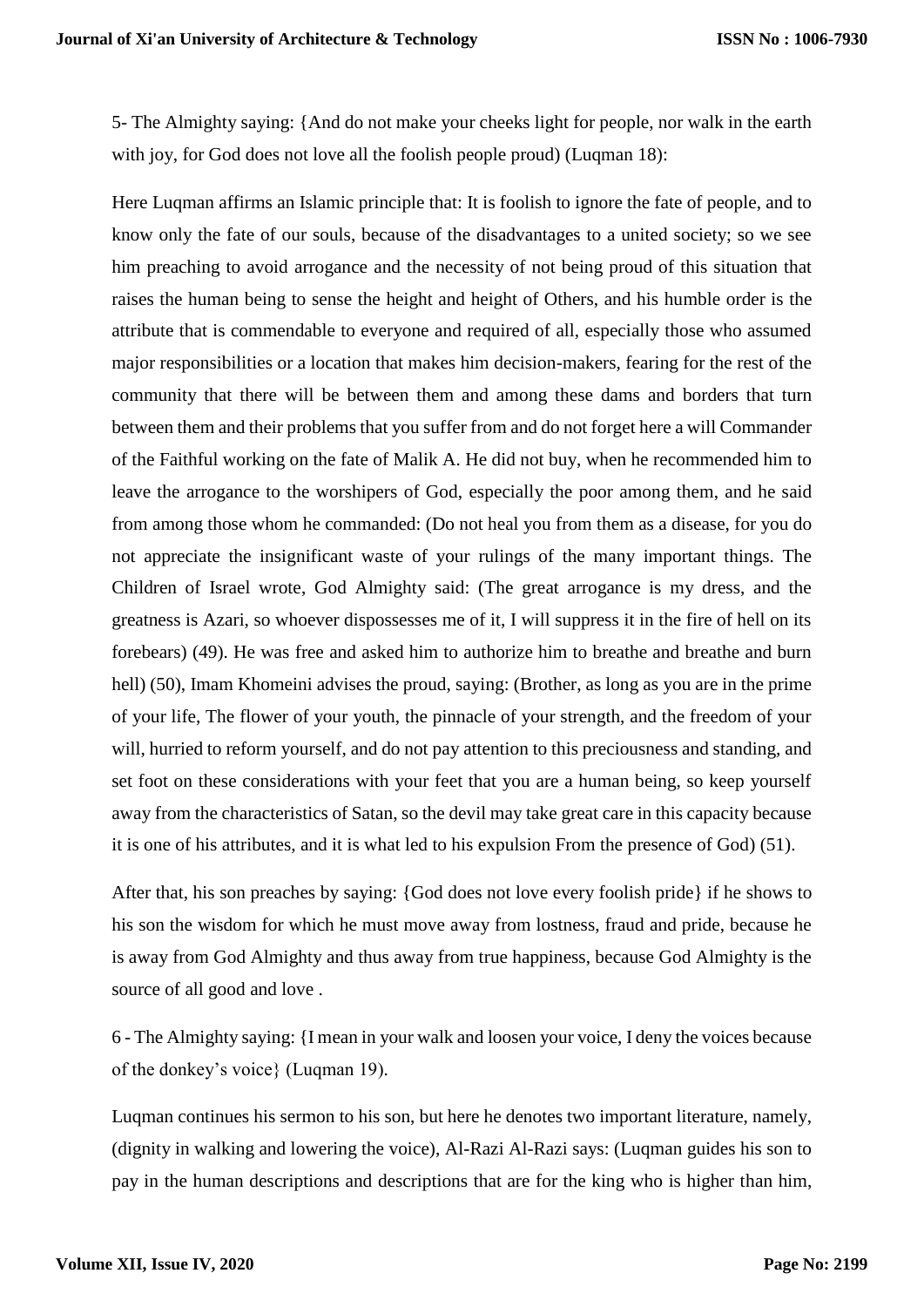and the descriptions of the animal He who is inferior to him, and his saying: {And mean in your walk and loathing your voice} referring to the honore that is the character of the animal) (52), then dignity in the will expresses the personality of man, so it is wise for a person's will to be in moderation between his speed and speed. Among the virtues that have priority over many values, the Apostle says: (The speed of walking is j HP Brightly insured) (53).

Then he recommends that the voice be reduced because the level of his voice and his tone are a balance for his perfection, because all the wise people denounce raising the voice without justification, and this indicates his lack of respect for others, but his lack of respect for himself, because Luqman has chosen to represent the loud voice in the donkey's voice, which people rationalize and denounce the wise, Zaghloul El-Naggar says: (It has been proven by analogy that the intensity of the sound of braying a donkey exceeds 100 decibels, and that exposure to this sound may affect a person with many diseases) (54), Nasser Makarem Al-Shirazi says: (The sounds of animals go out and express often the need, but this The animal - meaning the donkey - sometimes makes its voice unnecessarily or unnecessarily, and it appears N any need or introduction, and releases it in its time, locality and jealousy! Perhaps what was stated in some accounts that the more a donkey raised his voice, he saw a demon, and for this reason some said: The cry of every animal is praise except the voice of the donkey) (55), and by this it is Luqman has collected the whole religion, but combined the best of the world and the Hereafter with these commandments that he taught to his son and that every breeder must adhere to because it is the path to success in work, but the way to win the pleasure of the Lord Almighty.

#### **Results**

- 1- It turns out that in order for any dialogue to succeed, all parties overriding must demonstrate the dialogue literature, ethics, supreme value, and creative ideals.
- 2- If we understand the dialogue well and follow its correct paths, then surely it will reach a satisfactory result for the two parties in dialogue, because one of them understood its limits and duties towards the other.
- 3- The text of the Qur'an, in addition to the fact that he has adopted the principle of dialogue at all levels, especially the dialogue of parents with children because of its influence in guiding them and drawing them to the right path.
- 4- The need for dialogue is necessary and urgent within the family.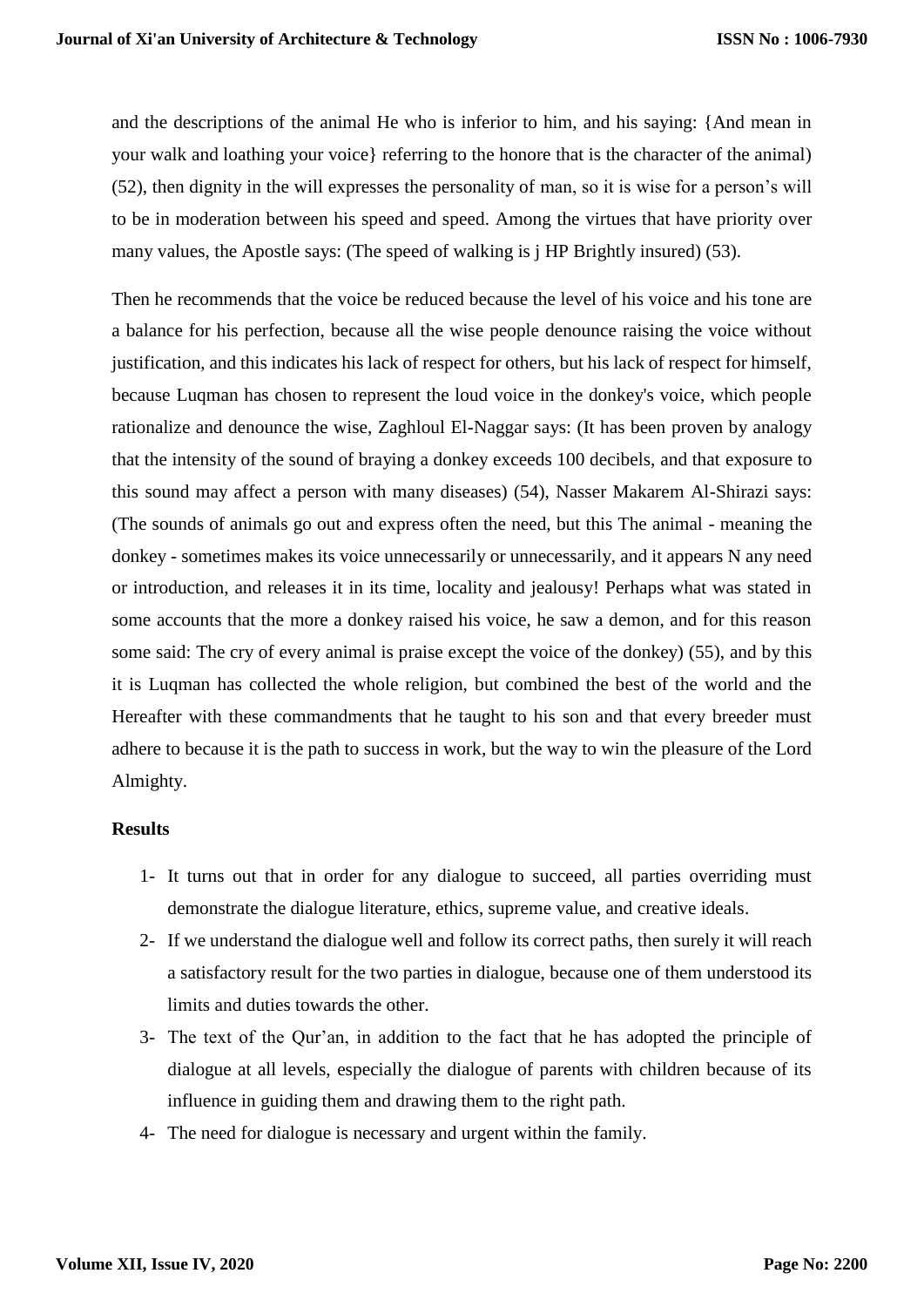- 5- The Noble Qur'an emphasized that the dialogue between parents and children should be based on preserving the son's dignity even in the event of his disobedience or infidelity, and that calm and showing concern are two characteristics that prevailed over the parents 'dialogues with children like mercy and compassion.
- 6- It turned out that Islam was interested in family dialogue, because the family is the first and primary institution among the social institutions responsible for preparing the child to enter the social life.
- 7- Show that when the Holy Qur'an recommended the necessity of dialogue with the children, it did justice to the children, and higher their affairs and saved their lives after the abhorrent traditions of pre-Islamic darkness blinded them before Islam;
- 8- It turns out that the educator or operator in the field of education, if he turns to the Noble Qur'an, will find in it many images and sophisticated methods in education that help him to draw a model for education, especially in our time of this time of contemporary challenges.
- 9- If we want a happy life, we must comfort the lives of the righteous prophets and messengers and servants of God.
- 10- If we use the method of dialogue with our children, we will make this boy a distinguished presence in the future; rather his views will echo in the soul.
- 11- The Luqman hand has woven a beautiful image embodied by the words of light in which it drew what must be the correct Islamic etiquette to make the correct Islamic model, that is, it collected all the morals in all these sermons.

# **Margins**

- 1- See Arabs / Ibn Manzur 4 / 217-219, and Al-Sahah / Al-Jawahery 2 / 638-640.
- 2- Dialogue with its morals and controls / Yahya Zamzami / 22.
- 3- Dialogue of Civilizations / Muhammad al-Richari / 16.
- 4- Education wisely and dialogue / Abbas Mahjoub / 229.
- 5- Educational methods for imams of the Ahl al-Bayt / Abu Hisham Abdul-Malik Al-Musawi/ 8.
- 6- Sailor of Lights / Al-Majlis / 100/94.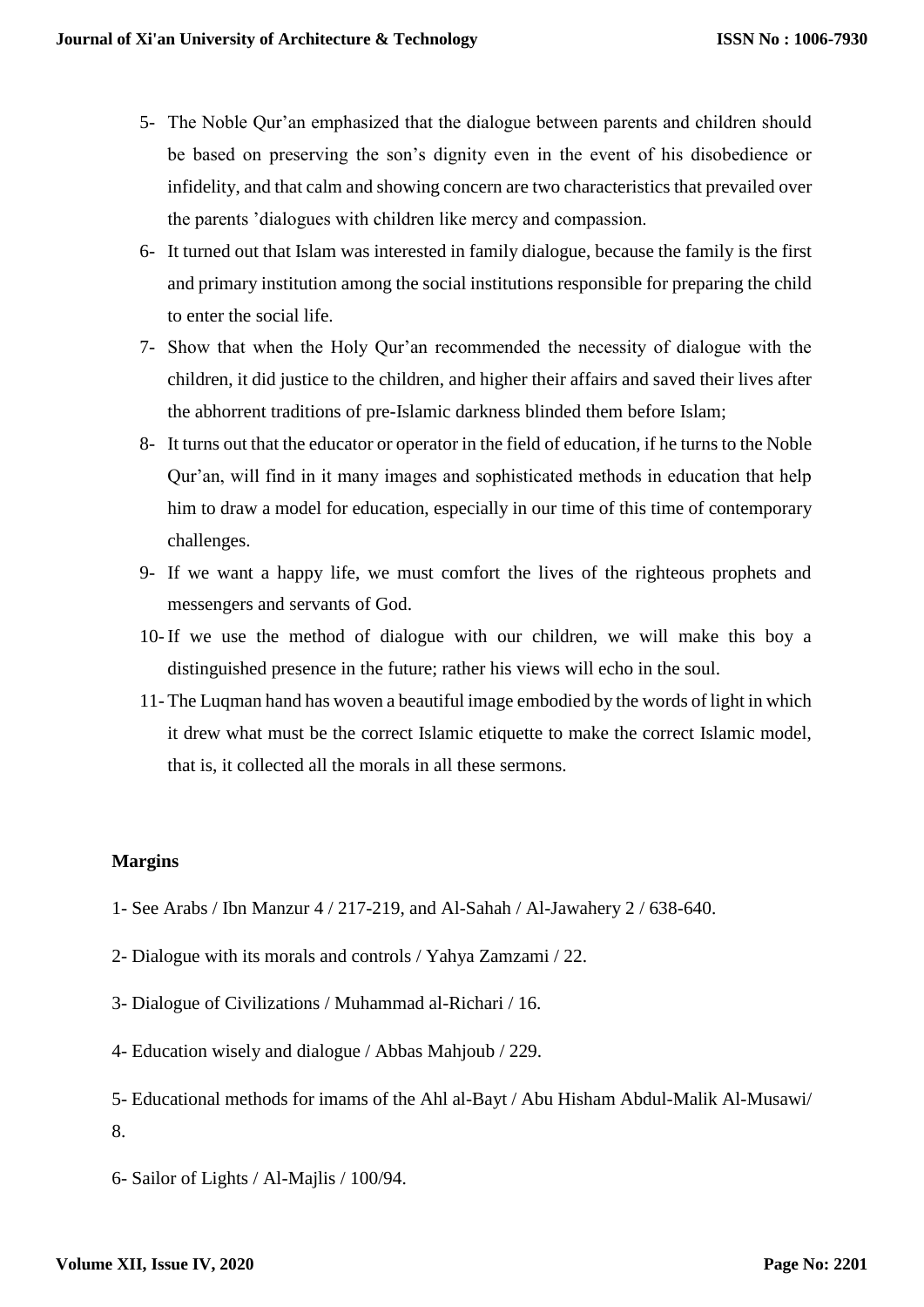- 7- The approach of education to Imam Ali () / / Ali Muhammad Hussein, writer / 60-61.
- 8- The father's role in education / Ali Al-Qaim / 9.
- 9- Education wisely and dialogue / Abbas Mahjoub / 183.
- 10 The educational system in Islam / Baqir Sharif Al-Qurashi / 41.
- 11- The same source / 40.
- 12- YouTube tutorial by Ahmed Sobhi.
- 13- Education and Society Problems / Shebl Badran et al. / 7.
- 14 The revival of religious sciences / Ghazali 8/130.
- 15- The surrounding sea / Abu Hayyan 7/183.
- 16- Reasons for going down / one / 167.
- 17- Mahasin Al-Taweel / Al-Qasimi / 4696.
- 18- The apical/apical interpretation 2/162.
- 19- Stories of the Prophets / God's blessing Algeria / 445-451.
- 20- See Al-Mantoor / Al-Suyuti 11/624 and Al-Tousi Al-Tousi 8/275.
- 21- Al-Zeer in Interpreting Al-Mizan / Al-Tabtabai 16/319.
- 22- Ideal / Nasser Makarim Al-Shirazi 13 / 31-32.
- 23- Vocabulary of the Quran / Ragheb Al-Asfahani / Judgment Judgment / 249.
- 24- Education with wisdom and dialogue / Abbas Mahjoub / 11.
- 25- Libra / Tabatbai 16/226.
- 26- Vocabulary of Words of the Quran / Ragheb Esfahani / 249.
- 27- The Origins of Al-Kafi / Al-Kulayni 1/16 Book of Mind and Modern Ignorance 12.
- 28- Interpretation of Nour Al-Thaqalin / Al-Hawais 4/196.
- 29- The Idealist / Nasser Makarim Al-Shirazi 13/33.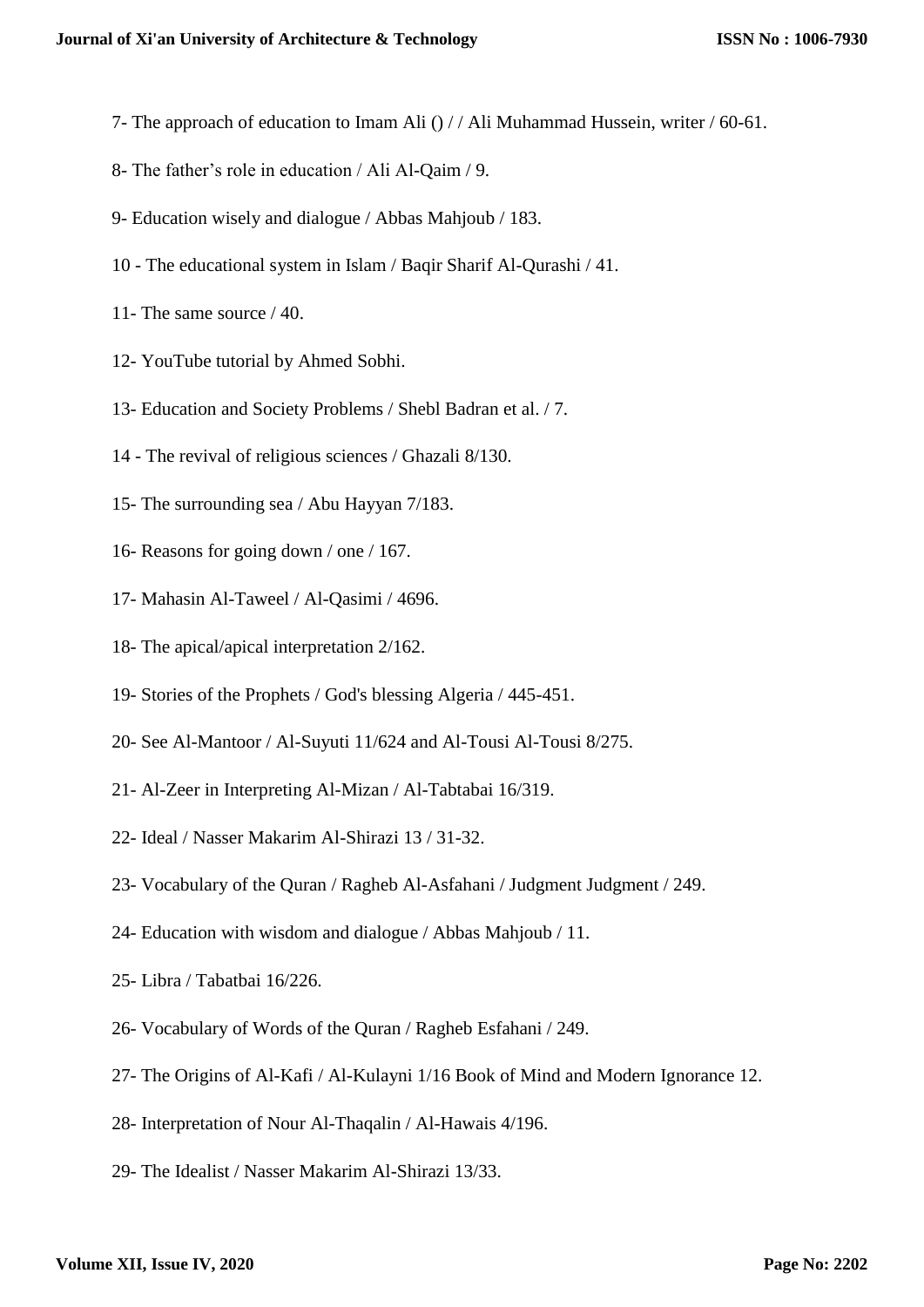30- Ibid. 13/34.

31- Wisdom of the Qur'an in Surat Luqman / Hassan Muhammad al-Nimr, jeweler of al-Musawi / 172.

- 32- The same source / 193.
- 33- See Jawahar al-Balagha / Ahmed al-Hashemi / 88.
- 34- Spirit of Alusi meanings / Volume 11 / Part 21/84.
- 35- The same source / volume 6 / part 12/59.
- 36- Landmarks of Islamic Education Principles / Abdul Rahman Muhammad Al-Ansari / 436.
- 37- The Great Interpretation / Fakhri Al-Razi 25/146.
- 38- The balance of Tabtabae 16/227.
- 39- Scout / Zamakhshari 3/501.
- 40- Shia means / Al-Hur Al-Amili 16 / 310-311, Chapter (8) prohibiting Kafr Al-Marouf.
- 41- The same source.
- 42- The Idealist / Nasser Makarim Al-Shirazi 13/36.
- 43- Libra / Tabatbai 16/229.
- 44- See the wisdom of the Qur'an in Surat Luqman / Hassan Muhammad al-Musawi / 219-222.
- 45- Interpretation of Nour Al-Thaqalin / Al-Hwaise 4/204.
- 46- Misbah Al-Dark / Waheed Behbehani 1/171.
- 47- Origins of Al-Kafi / Al-Kulayni 2/87 Book of Faith and Treason / Chapter of Modern Patience 2.
- 48- The discourse approach/ Imam Ali/ 641-668.
- 49- Safa Brothers and the letters of Khellan Al-Wafa / Safa Brothers 1/353.

50- Shia / Al-Hur Al-Amili 15/375 Book of Jihad / Chapter on the Prohibition of Aging (20786).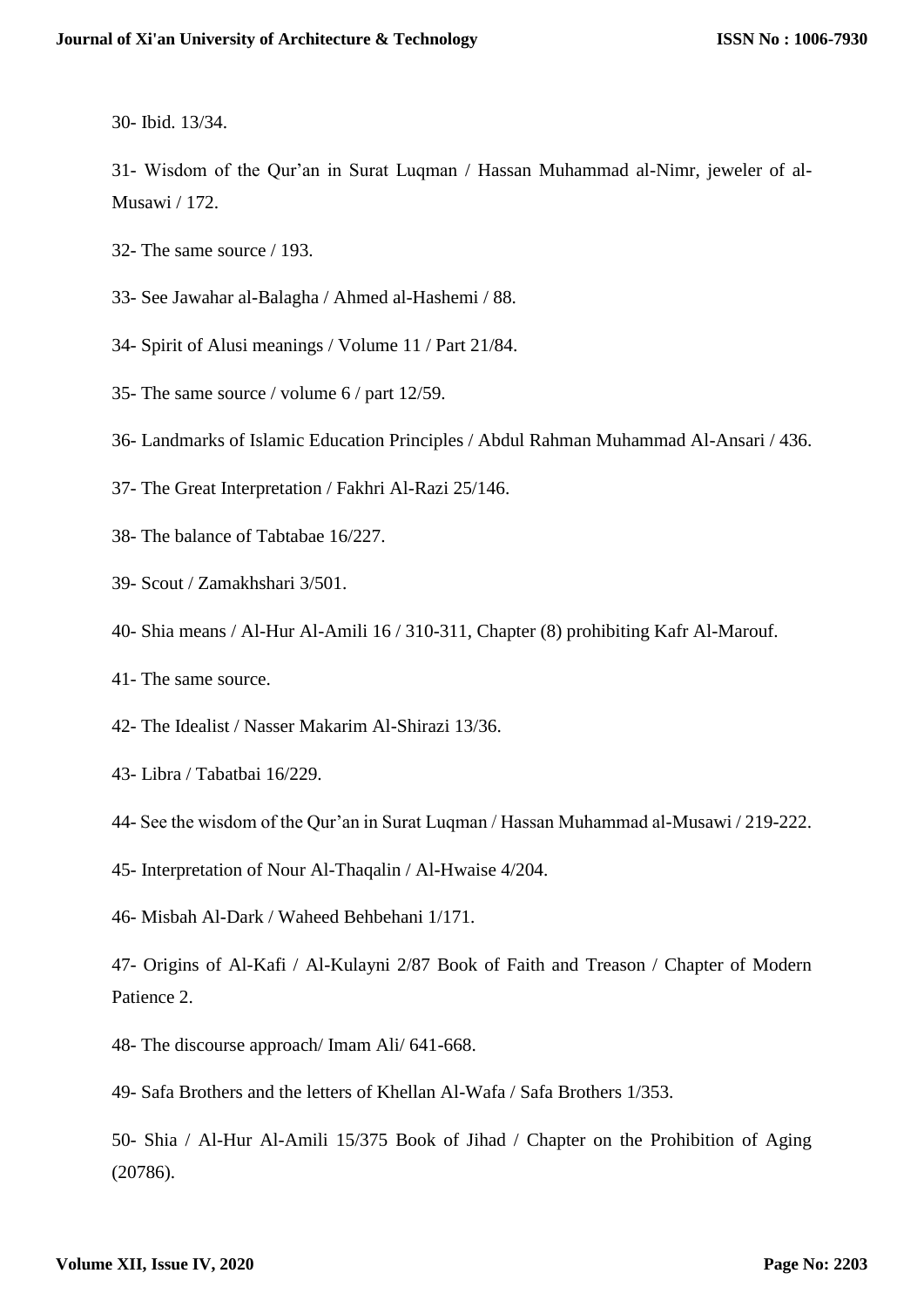51- Forty Hadiths / Khomeini / 103.

52- The Great Interpretation / Fakhri Al-Razi 25/150.

53- Sailor of Lights / Majlis 74/139.

54- Interpretation of the Holy Verses in the Noble Qur'an / Zaghloul El-Naggar 2/500.

55- The Idealist / Nasser Makarim Al-Shirazi 13/46.

#### **References**

1- The revival of religious sciences: Al-Ghazali, Abu Hamid Muhammad bin Muhammad (H: 505 AH), Arab Book House, Beirut, (BT).

2- Forty Hadiths: The Spirit of God, Mousavi Khomeini, Islamic Book House, Amir Press, second edition, 1421 AH / 2001 AD.

3- Educational methods among the imams of Ahl al-Bayt (peace be upon them): Mr. Abu Hisham Abdul-Malik Al-Musawi, Dar Al-Muhajjah Al-Baida, Beirut, Lebanon, I 1, 1427 AH / 2006AD. .

4- Reasons for the disembarkation: Al-Wahidi, Ibn Hisham Abdullah bin Yusef bin Ahmed Al-Nassaboori (460 AH), Dar Al-Fikr, Beirut, 1994.

5- Origins of Al-Kafi: Al-Kulayni, Abu Ja`far Muhammad ibn Ya`qub ibn Ishaq (H: 329 AH), Islamic Books House, Tehran, 7th edition, 1383 AH.

6- The best interpretation of the book of God Almighty: Nasser Makarim Al-Shirazi, The Missionary Foundation, Beirut, Lebanon, first edition, 1413 AH / 1992 AD.

7- Bahr al-Anwar al-Umma for the Heart of the Imams 'News: The Majlis, Muhammad Baqer (1111 AH), The Arab Heritage House, Beirut, Third Issue, 1403 AH / 1983 AD. .

8- The surrounding sea: Abu Hayyan Al-Andalusi, Muhammad Bin Youssef Al-Gharnati (745 AH), Dar Al-Fikr, Beirut, second floor 1983 AD.

9- Education with wisdom and dialogue: Abbas Mahjoub, The World Book Wall, Irbid, Jordan, First Edition, 2013 AD.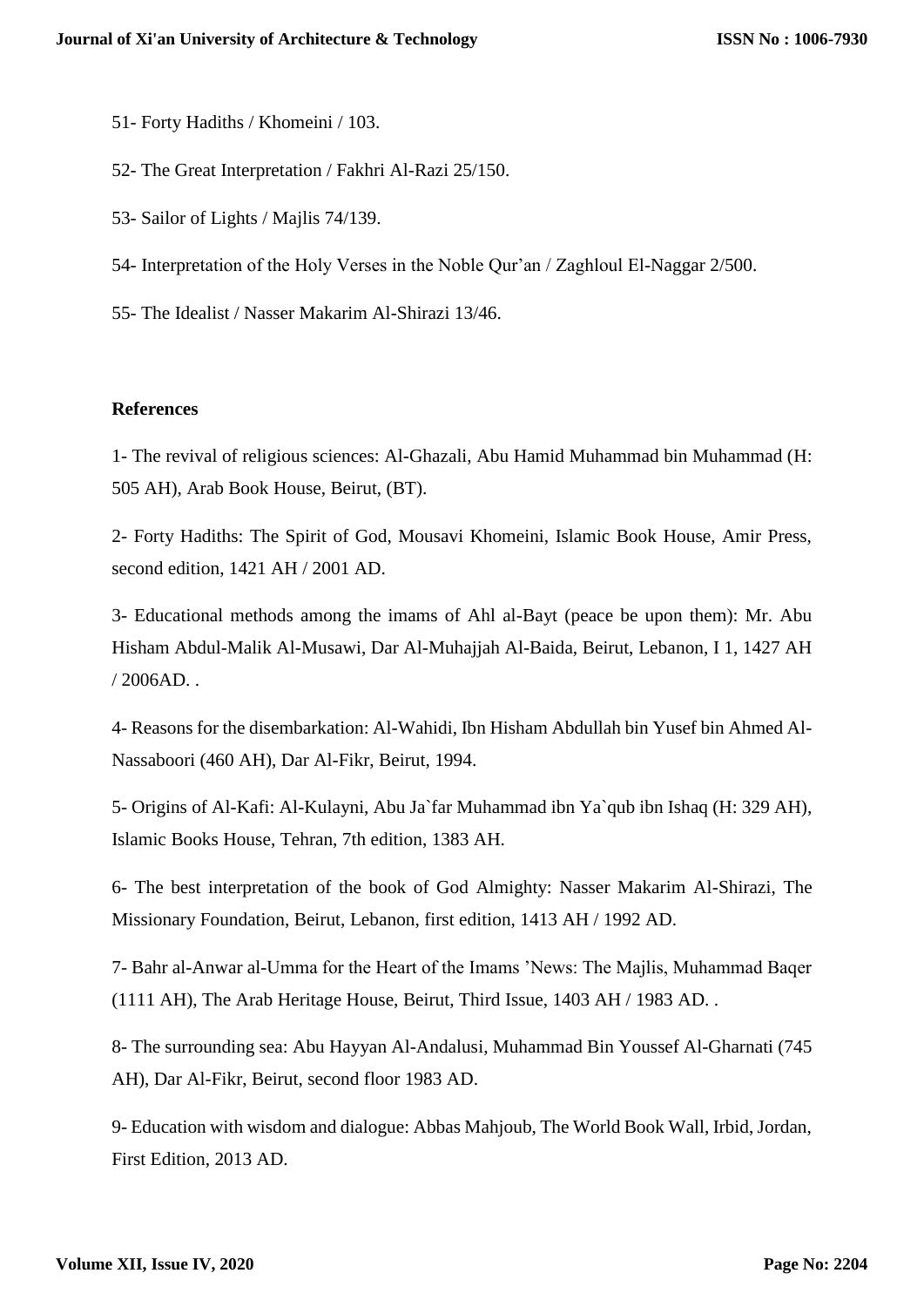10- Problems of Education and Society: Shabeel Badran and others, Arab Egypt, first edition, 2007.

11- Interpretation of the universal verses in the Noble Qur'an: Zaghloul El-Naggar, Al-Shorouk International Library, First Issue 1428 AH / 2007AD.

12- Interpretation of Al-Qummi: Al-Qummi, Abu Al-Hassan bin Ali Ibrahim (from Al-Qarni Media 403 AH), Verification: A. Tayeb al-Musawi al-Jazaery, Dar al-Surur, Beirut, 1. Edition, 1411 AH, 1991 AD.

13- The Great Interpretation: Al-Fakhr Al-Razi, Abu Abdullah Muhammad bin Omar bin Hussein Al-Qurashi (H: 606 AH), Dar Al-Kutub Al-Alami, Tehran, No. 21, (BT).

14- Interpretation of Nour Al-Thaqalin: Al-Huwaizi, Abd Ali bin Juma al-Arousi, The Ismaili Institution, Qom, p. 4.

15- The jewels of rhetoric in meanings, meanings and magnificence: Ahmed Al-Hashemi, supervised by Sidqi Muhammad Jameel, Al-Sadiq Establishment for Printing and Publishing, Tehran, second edition, 1386 AH.

16. The wisdom of the Qur'an in Surat Luqman: Hassan Muhammad al-Nimr, a jeweler of al-Musawi, Dar al-Walaa, Beirut, Lebanon, first edition, 1432 AH / 2011AD.

17- Dialogue among Civilizations in the Qur'an and Sunnah: Muhammad al-Rishi, Dar al-Hadith, Iran, First Edition, (BT).

18- Dialogue and Literature and its Controls in the Light of the Book and the Sunnah: Yahya bin Muhammad Hassan bin Ahmed Ngusi, Dar Al-Maali, Amman, Jordan, second edition, 1422 AH / 2002 AD.

19- Abdullah Hasan Jabbar et al, 2020, ''Green Synthesis and Characterization of Silver Nanoparticle (AgNPs) using Pandanus Atrocarpus Extract'', International Journal of Advanced Science and Technology, 29 (3), 4913- 4922.

20- The letters of the Al-Safa Brothers and Khalin al-Wafa: The Al-Safa Brothers (fourth century CE), the publishing and publishing house, Beirut House for Printing and Publishing, first edition 1376 AH / 1975AD.

21- Spirit of meanings in the interpretation of the great and eight-sided Qur'an: Al-Alusi, Abu Al-Fadl Shihab Al-Din Mahmoud Al-Baghdadi (127 AH), Dar Al-Fikr, Beirut, Lebanon (BT).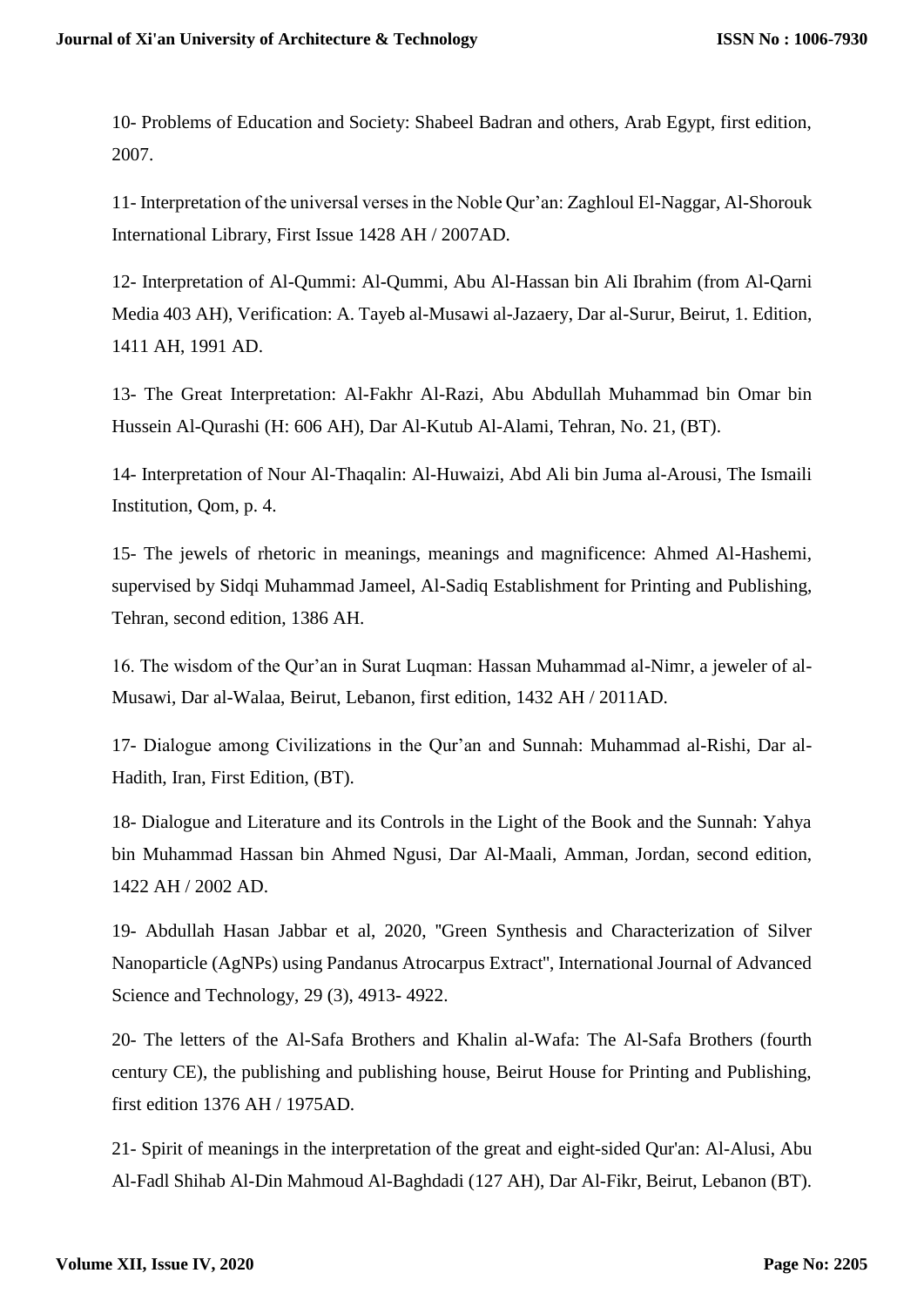22- The authenticity: Al-Jawahiri, Ismail bin Hammad (H: 393 AH), Dar Al Uloom Millions, Beirut, Lebanon, third edition, 1404 AH.

23- Uncovering the facts of the download and gossip eyes in the faces of interpretation: Al-Zamakhshari, Abu Al-Qasim Mahmoud bin Omar Al-Khwarizmi (538 AH), Dar Al-Hayat Al-Arabiya Al-Turath, Beirut, first edition, 1417 AH / 1997AD.

24- Lisan Al-Arab: Ibn Manzoor, Abu Al-Fadl Jamal Al-Din Muhammad Bin Makram (H: 711 AH), Dar Sadr, Beirut.

25- The Positives of Interpretation: Al-Qasimi, Muhammad Jamal Al-Din (1332 AH - 1914 CE), Muhammad Fouad Abdel-Baqi Investigation, Dar Al-Fikr, Beirut 1978 AD.

26- The Dark Lamp in Explaining the Keys to Laws: Behbehani, Muhammad Baqir Al-Waheed (1205 AH), Investigation: The Behbehani Renewable Seal Foundation, The Basis of the Renewed Mark, Qom I, 1, 1424 AH.

27- The milestones of Islamic education through the commandments of Luqman for a daughter: Abdul Rahman Muhammad Abdul Mohsen Al-Ansari, Journal of the Islamic University of Madinah, No. 28, 1417-1418 AH.

28- Glossary of the words of the Qur'an / Ragheb Al-Isfahani (425 AH), investigation: Safwan Adnan Daoudi, Kimia Press, Qom, Iran, first edition, 1425 AH.

29- The approach of education in Imam Ali: Ali Muhammad Hussein Al-Adeeb, Al-Haidariya Printing Press, Najaf, 1st edition, 1387/1967.

30- Libra in the interpretation of the Qur'an: Muhammad Hussein al-Tabatabaei, Islamic Books House, Tehran, 1362 AH.

31- The Educational System in Islam: Baqir Sharif Al-Qurashi, Al-Najaf Al-Ashraf Al-Ashraf Press, 1. 1391 AH / 1971AD.

32- The discourse approach: the words of Imam the Commander of the Faithful Jumah Sharif Al-Razi, investigation: Sheikh Qais Bahjat Al-Attar, the threshold of the Holy Chair, p.

33- The light shown in the stories of the prophets and messengers: By the grace of God the Algerian, Al-Alami Publishing Foundation, Beirut, Lebanon, I 1, 1411 AH, 1991 AD.